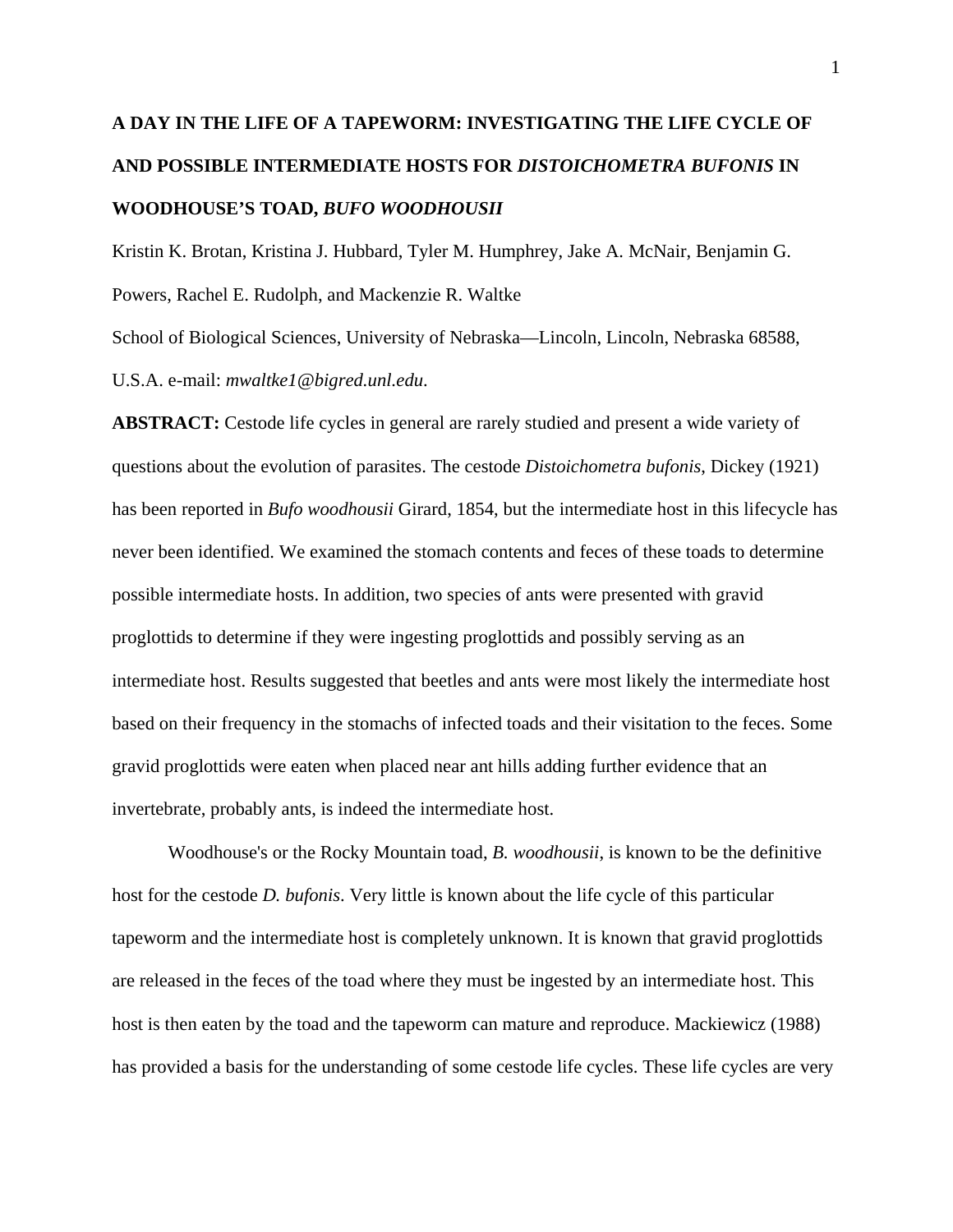fragile and involve a great deal of co-evolution between the parasite and host, however some plasticity in intermediate hosts has been observed. Life cycles are also susceptible to a variety of external pressures including prey habitat and behavior, environmental conditions, population dynamics, and the reproductive potential of the parasite. Hardin and Janovy (1988) explored the interactions between *B. woodhousii* and *D. bufonis* showing that interruption of the host population has a limited effect on the parasite population. This study also attempted some experimental infections in several beetle families, but was unable to produce any infections.

Other studies of intermediate hosts in cestodes have shown that several orders of invertebrates are capable of ingesting proglottids and transmitting the worms. Fritz (1985) showed that orbatid mites and ants were capable of transmitting the cestode *Moniezia expansa*, while Smirnova and Kontrimavichus (1977) demonstrated that collembolans transmit *Paranoplocephala* sp. Evans et. al. (1998) have shown that Tenebrionid beetles serve as the intermediate host for *Hymenholepis diminuta*. Based upon these findings, it is reasonable to suggest that *D. bufonis* is also using an invertebrate as its intermediate host.

Transmission from the intermediate host to the definitive host is influenced by the behavior of the toad host. Predation by the toads must also be considered when suggesting possible intermediate hosts. According to a study done by Beck and Ewert (1979), the common toad, *Bufo bufo*, responds to not only the shape of the prey stimulus, but also its direction of motion. The behavior of the toads, as predators, is affected by the behavior of their prey. Studies by Norris (2004) have shown that toad vision is most acute in the lateral direction. Therefore, a stimulus moving sideways across a toad's field of vision will gather the toad's initial attention, otherwise known as the orienting behavior. Regardless of what happens after the initial stimulus action, the toad will follow the rest of its hunting response to completion. Thus, toads might not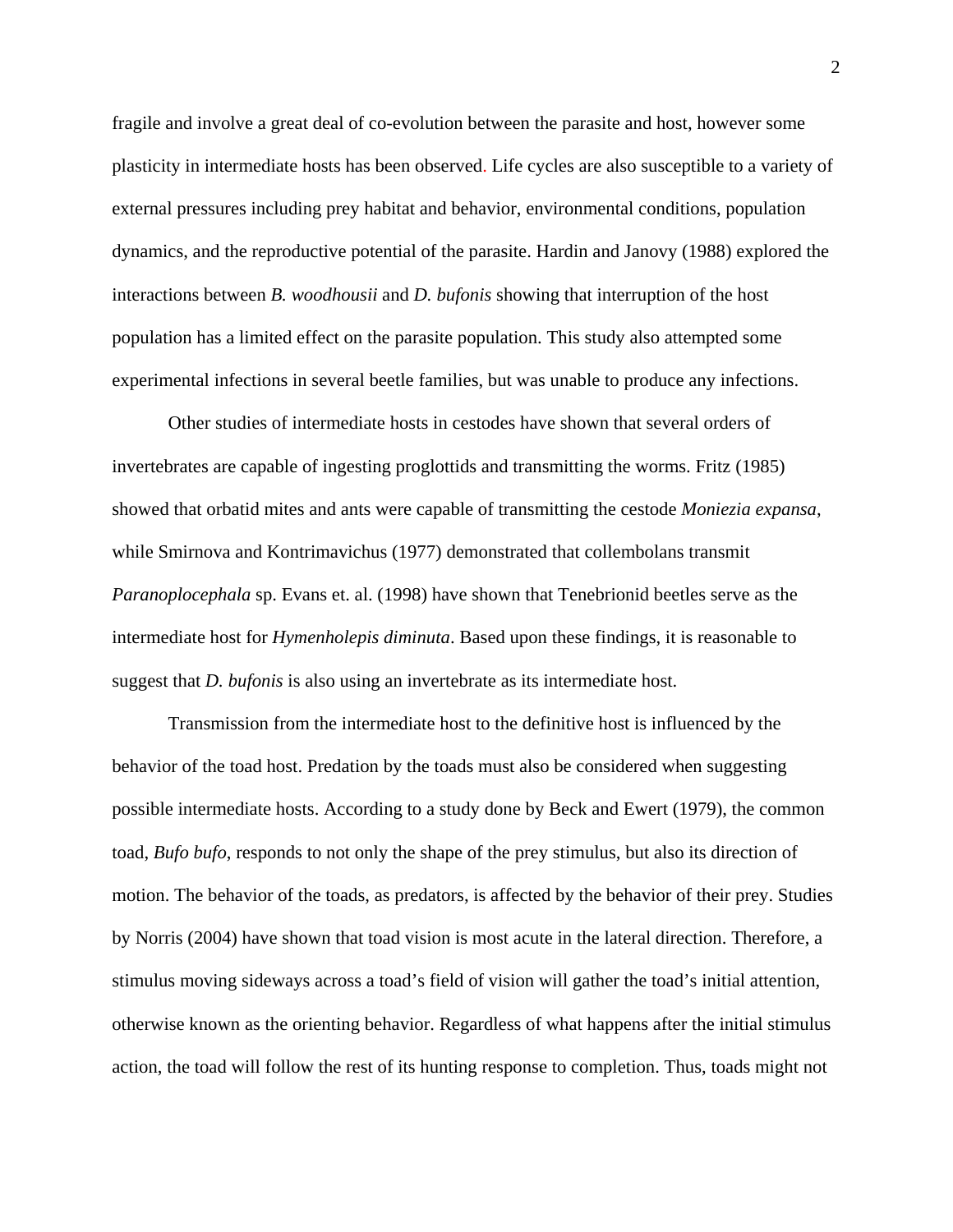be influenced by the prey item itself, but the prey's movement. Possible intermediate hosts must be among these prey.

This study explored the life cycle of *D. bufonis* in order to identify possible intermediate hosts with 3 main goals: (1.) to determine what the toads, especially infected ones, are eating, (2.) to determine what invertebrates are visiting the feces and may become infected with proglottids, and (3.) to examine if it is possible to experimentally infect any of these invertebrates with proglottids.

## **MATERIALS AND METHODS**

#### **Toad Collection**

*B. woodhousii* specimens were collected at Beckius Pond (41.12529, -101.37276) near Ogallala, NE, U.S.A. Twenty-eight toads were collected during the night from Beckius Pond on July 23, 2006. A second collection was taken during the day at Beckius Pond on July 27, 2006 where twenty-eight toads were gathered. Toads were placed in refrigeration until dissection.

## **Stomach Contents**

 Fifty-six *B. woodhousii* were anesthetized before dissection. Prior to the ventral incision, snout to vent length and gape measurements were recorded. The stomach, small intestine, and large intestine were removed, and the stomach was separated from the rest of the gastrointestinal tract for further examination. Each stomach was opened and emptied into a numbered vial with 70% ethanol for content preservation. Upon completion of all the dissections, the partially digested matter was placed into a Petri dish and examined under a dissecting microscope. Specimens were identified and classified into several broad categories consisting of Ants, Other Hymenoptera, Coleoptera, Hemiptera, Homoptera, Diptera, Orthoptera, Odonata, Chelicerata,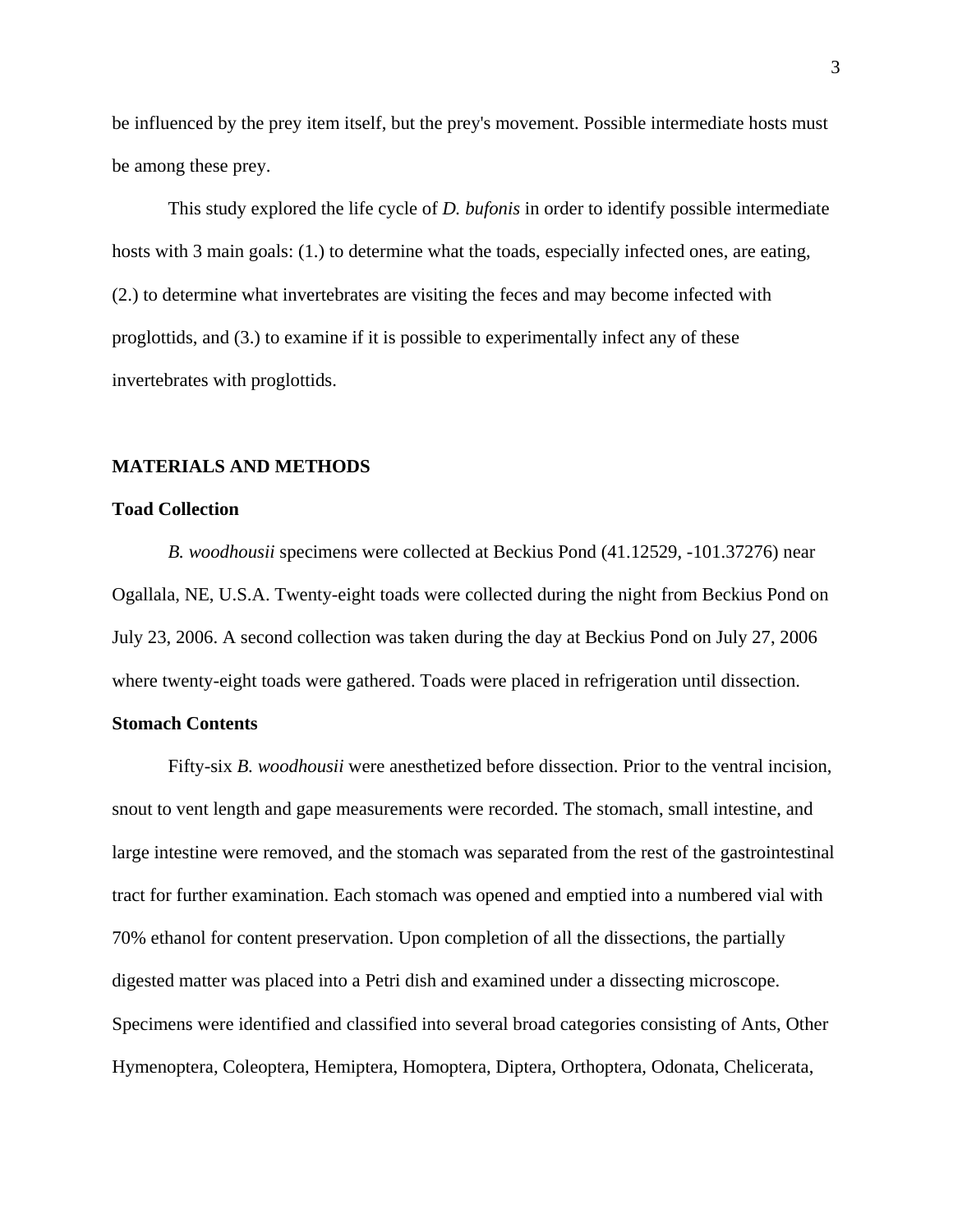Isopoda, Caterpillars, and Toads. These classifications included larval stages and all identifiable body parts. Insects were identified using common order characteristics as described in *A Field Guide to Insects: America North of Mexico* (1970). Each intact individual was measured and recorded. If recognizable but not intact, the specimen was recorded in the classification data, but no measurements were taken.

## **Intestinal Tract**

 Upon dissection, the intestinal tract was separated and subsequently examined for the presence of the tapeworm *D. bufonis*. If the toad was infected, the tapeworm was removed from the intestine and stored in a vial containing water. The abundance of tapeworms was recorded and in order to conduct the feeding tests later, gravid proglottids were separated from the posterior end of the tapeworm and placed in plastic Petri dishes each with a single drop of water.

 After collection of the data, statistical analysis was conducted using Microsoft Excel investigating prevalence, mean abundance, and intensity. Correlation values were also examined between snout-vent length and gape, as well as snout-vent length and abundance of tapeworms. Next, a t-test was used to check the significance of the correlation between the abundance of worms versus the size of the toad. Using Hardin and Janovy (1988), the toads were split into two groups according to size: those larger than 65mm and those smaller than 65mm. Another t-test was used to examine the significance of the correlation between the abundance of worms compared to the sex of the toad.

# **Fecal Matter Collection and Investigation**

 Fecal matter was collected at Cedar Point Biological Station near Ogallala, NE (41.21517, -101.52220) over a period of two days. Each fecal pellet was collected, measured for length and width, and examined for the presence of proglottids. Fall traps were set at the location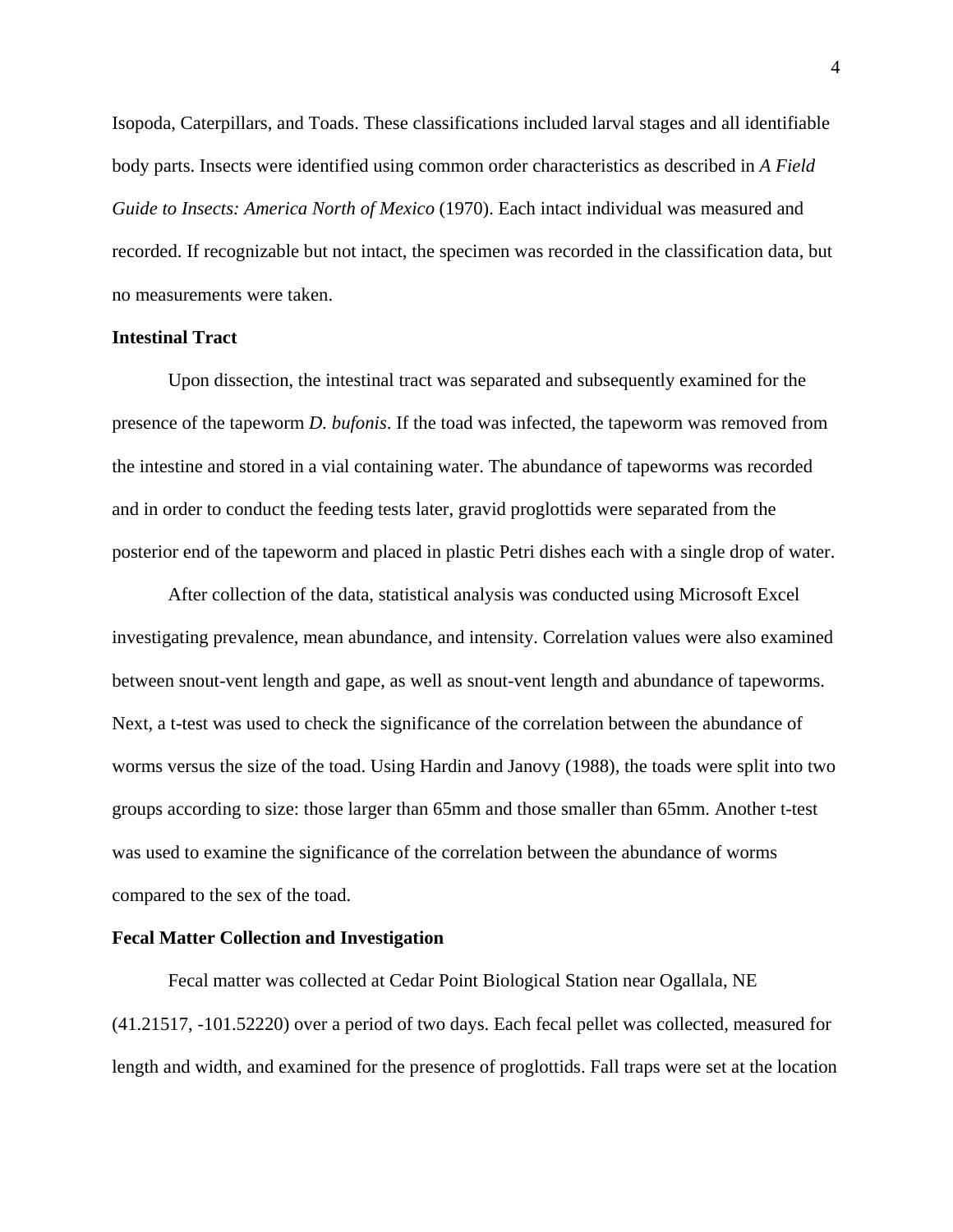of each fecal matter. Fall traps consisted of small vials placed in holes flush with the surrounding ground. They were filled with 70% ethanol and the fecal pellets were placed over the top. Control traps were set in the same manner, using twigs of a similar size placed over the top of the vials. When the feces were small enough to fall through the trap, a wire mesh screen was placed over the vial opening and the feces placed on top of the screen. These traps were checked after 12 and 24 hours. The types of invertebrates were catalogued using a dissecting microscope according to order. Collections from these traps were also made at 6:00 am to determine which invertebrates were visiting the traps at night and at 8:30 pm to determine which were visiting during the day. Larger fall traps were set using plastic cups. One trap had tapeworms, one feces smeared on the trap, one a fecal pellet wrapped in tapeworms, and one a fecal pellet alone. These traps were checked after 12 hours and the invertebrates catalogued in the same manner as above.

#### **Fecal Matter Temperature**

 Ground and feces surface temperatures were measured using a Raytek® STPro™ noncontact thermometer. Temperatures of all the fecal matter were taken at 1:30 pm and again at 3 hour intervals over a 12 hour period (6:00am-6:00pm). With the fall traps, temperatures of each fecal pellet and the ground temperature next to it were measured. In addition, 3 pellets were placed in grass and 3 pellets were placed in sand and measured over the same intervals.

# **Experimental Infections**

 The gravid proglottids collected during the dissection were removed from the plastic Petri dishes and placed on plastic cover-slips. Half of the slides contained only the dry proglottids, while the remaining half contained both the dry proglottids and a drop of honey to attract the ants. Nine ant hills were selected, and one slide of each type was placed next to the entrance of the ant hill. The first trial was conducted during the night, and another trial was repeated the next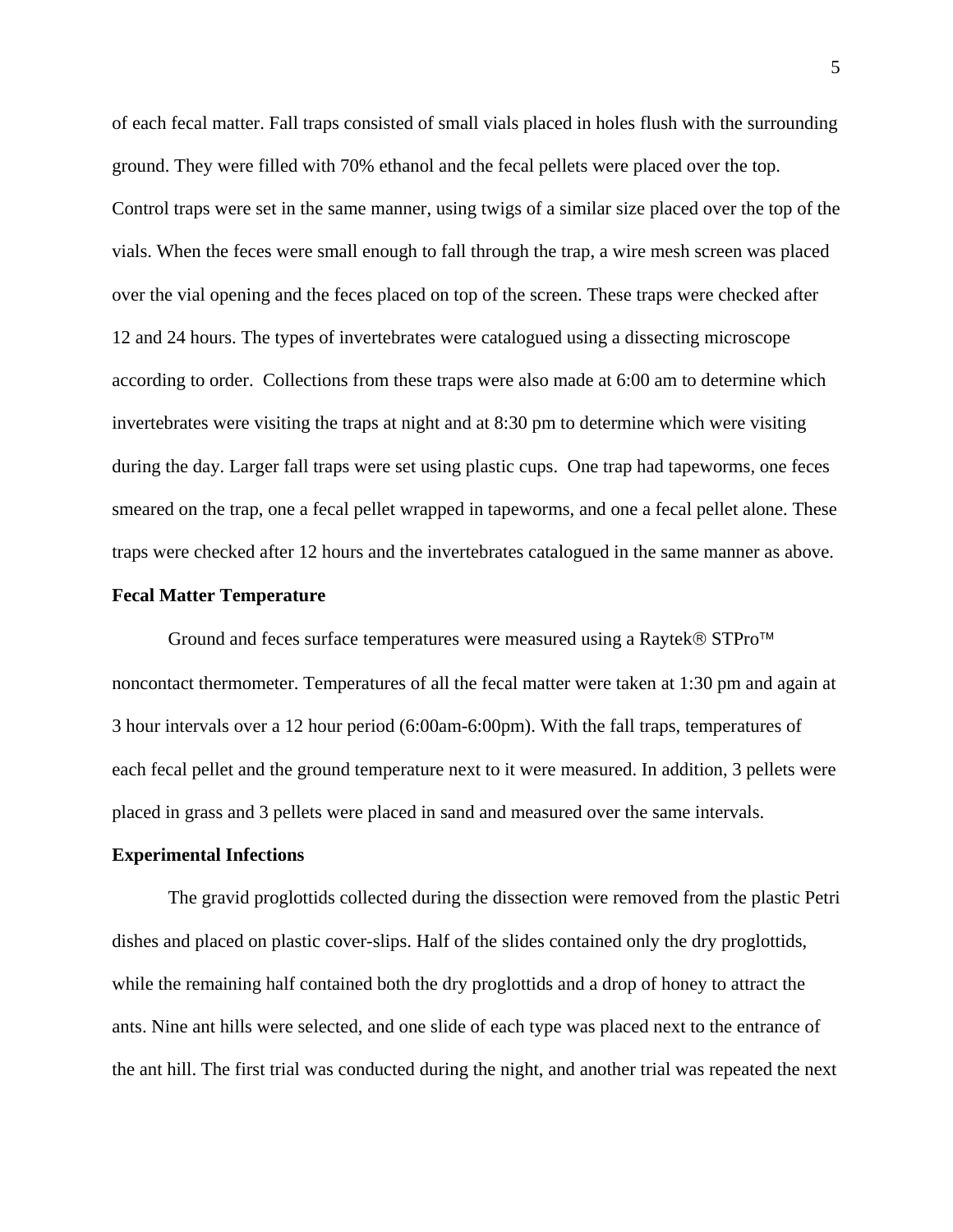day. The slides were then collected after a twelve hour time interval and examined for the absence of the gravid proglottids. The data was recorded, and using a contingency table, the  $\chi^2$ value was calculated to determine whether there was difference between the number of proglottids eaten during the day compared to those eaten at night.

#### **RESULTS**

## **Toad Collections**

 There were only slight differences in the average sizes of the toads collected during the day versus those collected at night. The day average was 44.2 mm while the night was 45.4 mm. The prevalence, mean abundance, and intensity of the parasitism of *D. bufonis* in *B. woodhousii* are listed in Table I with size distribution listed in Figure 1. Also, a graphical representation of the correlation between snout-vent length and gape width is shown in Figure 2. For further exploration, a prevalence distribution is listed in Figure 3 with the toad sizes divided in ten millimeter increments. After statistical analysis, the correlation between snout-vent length and gape resulted in a value of 0.94, and the correlation between snout-vent length and abundance of tapeworms resulted in a value of 0.53. For statistical purposes, this relationship is shown in Figure 4, where the abundance of tapeworms versus snout-vent length of each of the sexes of toads.

 Using a t-test, the relationship between snout-vent length and abundance of tapeworms proved to be significant ( $p < 0.05$ ). Another t-test was performed on the relationship between the sex of *B. woodhousii* and abundance of tapeworms. However, this was not significant ( $p > 0.05$ ).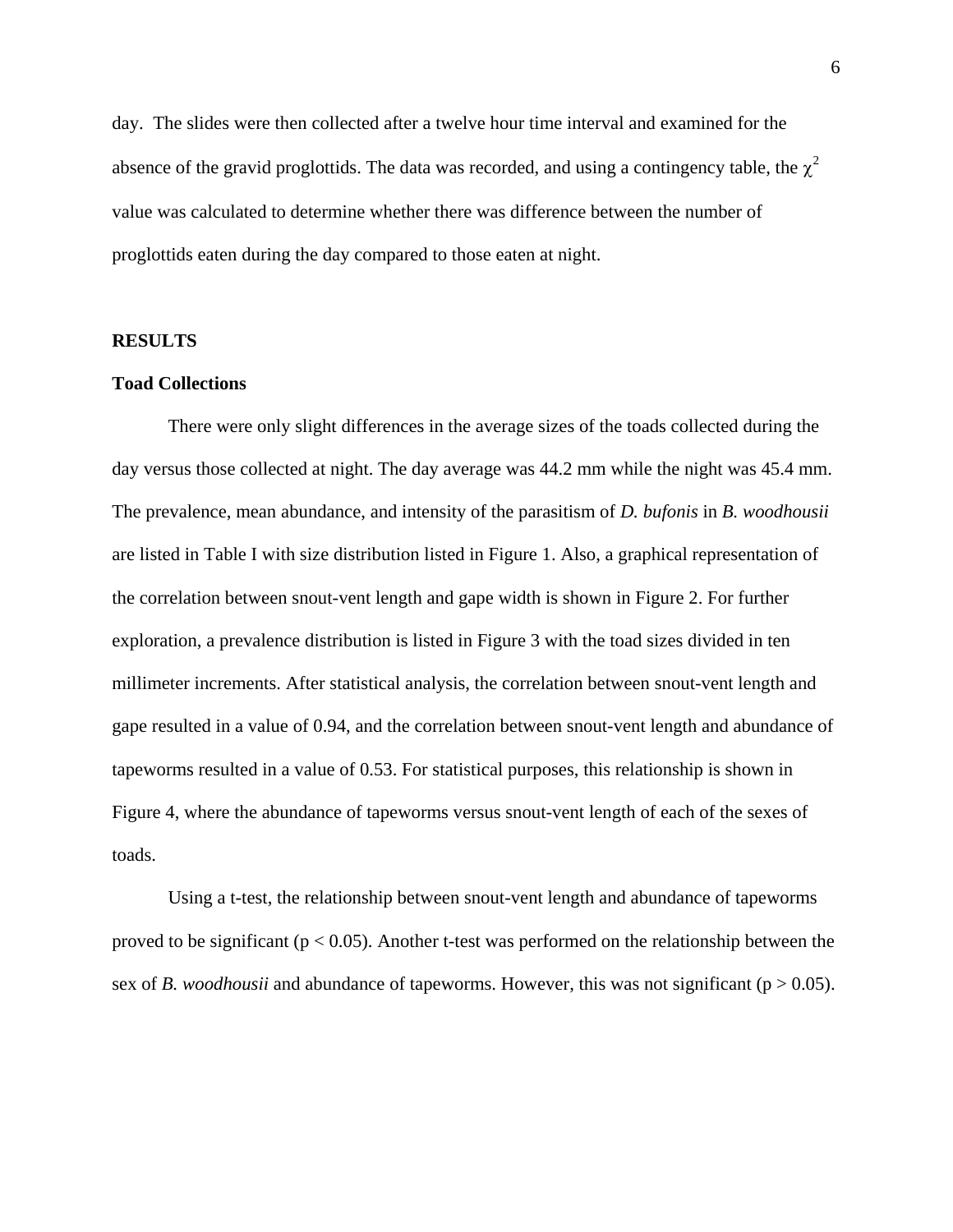## **Stomach Contents**

The average prey size during the day was 4.1 mm and the night was 5.5 mm. Diet analysis of *B. woodhousii* indicated that diurnally active toads predominantly consumed insects of the order Diptera with 90.5% prevalence (Figure 5). The remainder of their diet consisted primarily of Ants, other Hymenoptera and Coleoptera. The diet of nocturnally active toads varied considerably for each individual. Ants comprised 56.7%, although the remainder of the toads' diets were largely made up of other Hymenoptera, Diptera, and Coleoptera (Figure 6).

A  $\chi^2$  analysis was used to compare the different categories of organisms found in the day and night toads. As demonstrated by Figure 7, there was a difference between the percentage of ants present in the toads collected during the day compared to the percentage of those found in the toads collected at night. There were more ants found at night, with 56.7% abundance and the day value of only 4%. There were also differences found between the day and night consumption of Coleoptera (day: 1.7% and night: 15.3%) and Diptera (day: 90.5% and night: 17.1%). However, the other Hymenoptera category showed no difference. The toads were separated into size classes by 10 mm increments, starting with 20-29 mm through 70-79 mm. There was a strong correlation of 0.95 between the average size of the toad and the average size of the organisms consumed. Overall, as the size of *B. woodhousii* increased, the size of prey increased as well (Figure 8). This is also the case when diurnal (Figure 9) and nocturnal (Figure 10) toads are compared separately.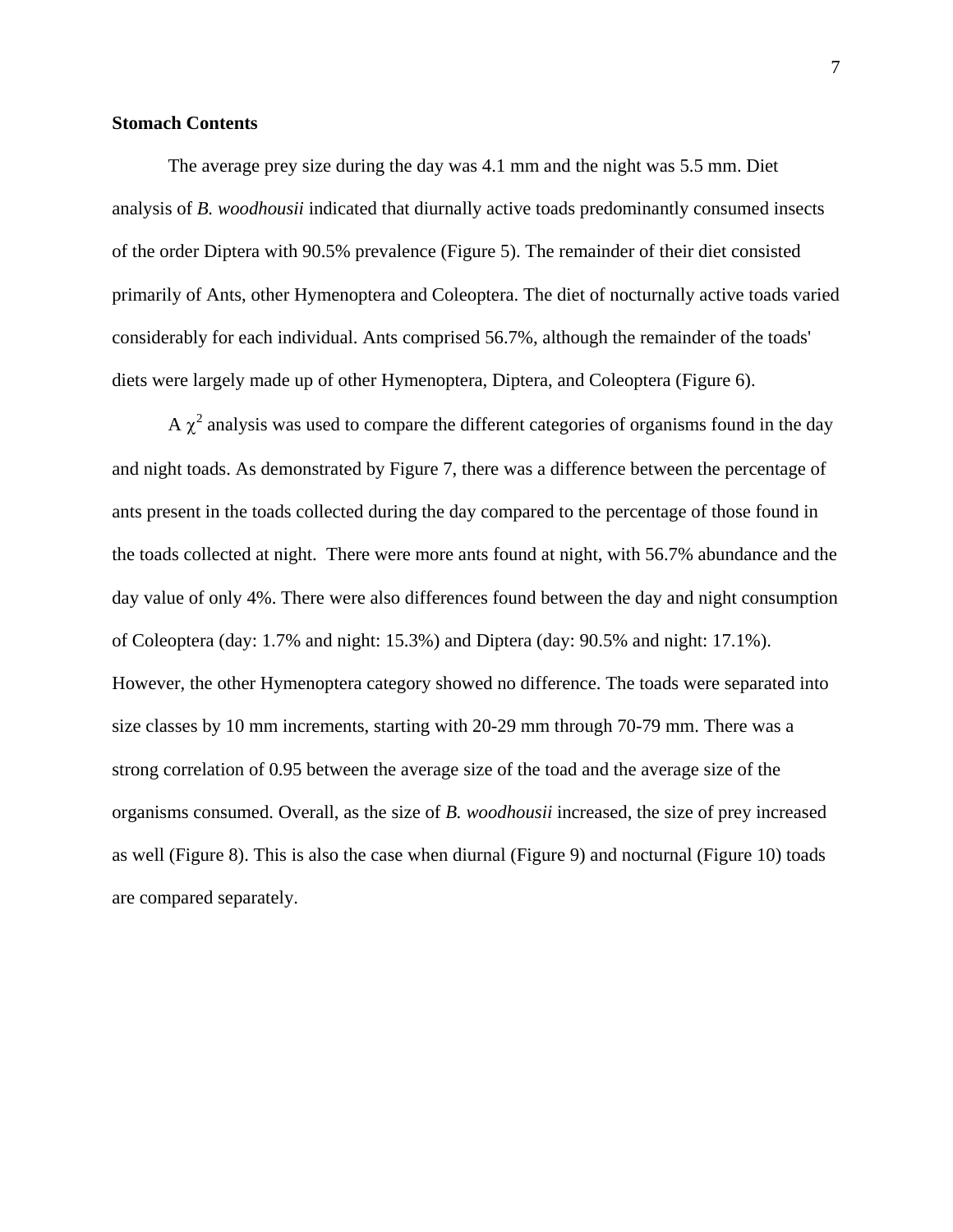## **Fecal Matter Collection and Investigation**

 A total of nine fecal pellets was observed. The feces ranged in length from 21 mm-80 mm, with an average length of 36.33 mm. The feces averaged 10.22 mm in width with a range of 8 mm-16 mm. There were no proglottids found on any of the feces collected.

 Several groups of invertebrates were discovered in the fall traps including ants, beetles, mites, spiders, flies, wasps, and springtails. Ants were the most prevalent in all fall traps, comprising almost 60% of all the invertebrates found (Figure 11). Very few spiders or wasps were found. There was no difference found between the small fall traps with fecal matter and the control traps (Figure 12). Again, with almost 50% in both traps, ants were the most prevalent. There was also no difference in the prevalence of any of the invertebrates found in small traps with screen or ones without screens. Ants were the most common (Figure 13). Beetles, mites, and springtails all showed differences in the number collected from traps during the day with those collected from traps during the night (Figure 14). Springtails and beetles were found more often at night, while mites were more common during the day.

 In the large fall traps with tapeworms compared to those with feces, statistical analysis showed a difference in the number of ants, mites, and springtails. Ants and mites were more common in traps with tapeworms, while springtails were less common in these traps (Figure 15). In traps with fecal pellets wrapped in tapeworms and fecal pellets alone, only ants showed a difference in the number caught (Figure 16). More ants were caught in traps with only fecal pellets.

#### **Fecal Matter Temperature**

 A minimum temperature of 20.6°C and a maximum of 73.8°C were measured for the surface of the fecal pellets. A wide fluctuation in the surface temperature was observed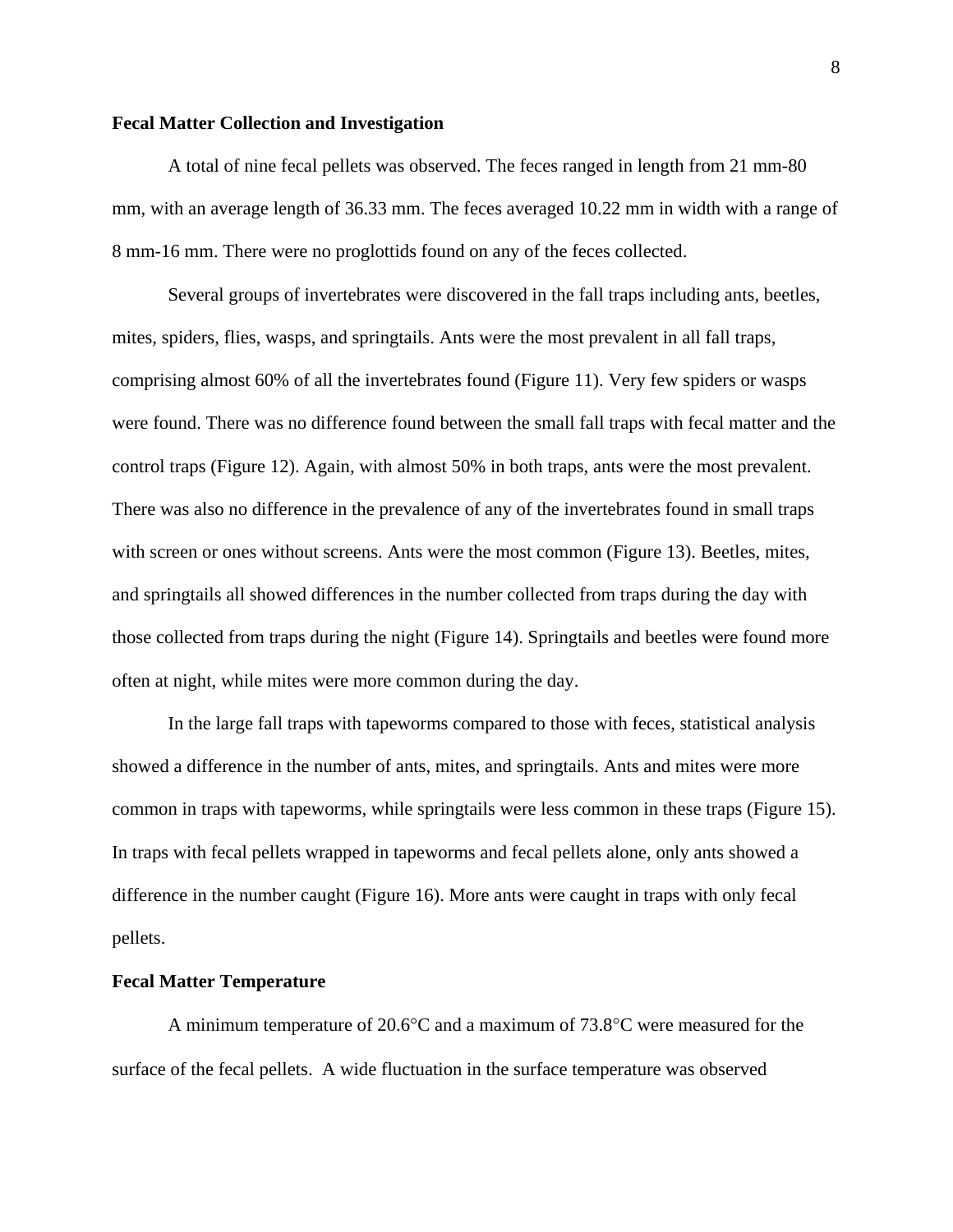throughout the day, with the highest average temperature for the day (43.66°C) found around 3:00 pm (Figure 17). Temperatures were also compared between fecal matter on two different substrates, sand and grass. Again, there was a temperature fluctuation throughout the day with the highest temperatures around 3:00 pm. The surface temperatures of the feces on sand were higher than those of the feces on grass (Figure 18). The highest average temperature for the sand feces was 42.33°C, while the highest average temperature on grass was 38.13°C. Temperatures were lowest around 6:00 am.

# **Experimental Infections**

 The results from the two feeding trials are summarized in Table II. Some ant hills lack appropriate data because the slides were lost, due to wind. To interpret this data, a contingency table was constructed, which resulted in a  $\chi^2$  value of 1.77 with one degree of freedom. There was not a difference between the number of gravid proglottids eaten during the day compared to the number eaten at night.

## **DISCUSSION**

 The average sizes of the toads collected during the day and night were similar. This suggests that the difference in diet is not due to size, but rather to the time of day at which toads are feeding. Different types of prey may be more prevalent at different times of the day and may account for the varied stomach contents. Although many of the smaller toads had a high number of organisms in their stomach, there was relatively little diversity when looking at each toad individually. The larger toads had more diversity, including a few instances of large toads eating smaller toads. Previous studies have remarked on toad predation response to visual stimulus and size rather than the type of prey. *B. woodhousii* may simply be looking for food that is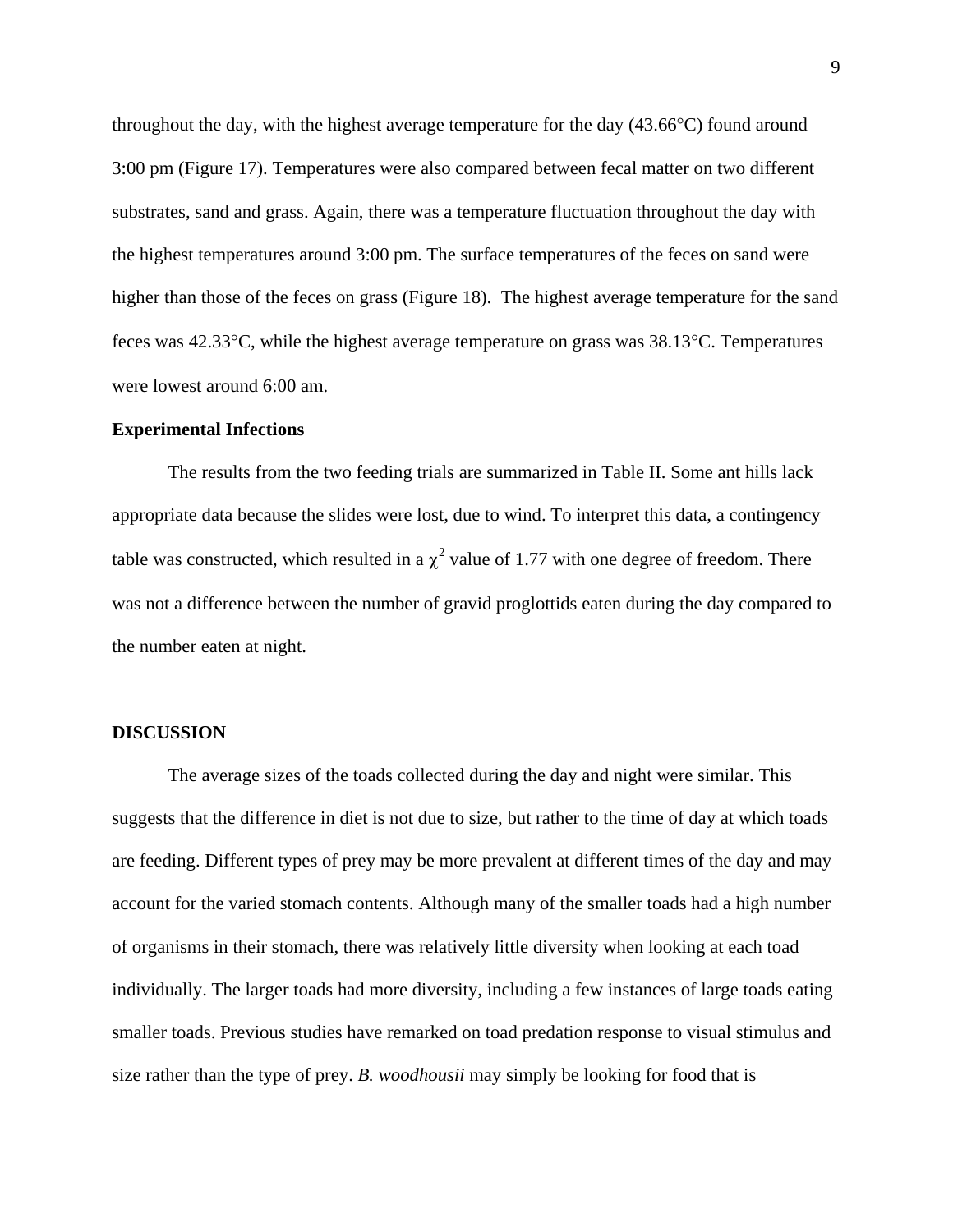proportional to its gape, rather than for certain organisms. Larger toads may simply ingest a wider diversity than smaller toads, because they can capture large and small prey. These observations suggest that the tapeworm life cycle may be limited by the less diverse diet of the smaller toads. *D. bufonis* would need to infect both large and small toads to increase its survival, so the intermediate host is most likely found in smaller toads.

 Ants and beetles were two of the most commonly ingested invertebrates found within the stomach contents. Both of these invertebrate groups fit within the desirable gape size for almost all toads. Ants and beetles are also common within the *B. woodhousii* habitat and are easily accessible as they are frequently found along the ground rather than in the air. In total, 94% of the toads that were infected were found to have consumed either beetles (69%) or ants (25%). This suggests that if *D. bufonis* is indeed using either beetles or ants as an intermediate host the chances of transmission to the definitive host are high.

 There are several different groups of invertebrates, including beetles and ants that visit toad feces and could function as a possible intermediate host for *D. bufonis*. Based on the frequency of these visitations as well as other accounts, along with ants and beetles, springtails and mites appear to be the most likely contenders for the intermediate host. However, neither mites nor springtails were found in abundance in the stomachs of the toads. It is possible that these smaller organisms are absent or unidentifiable because they are digested more quickly. However, based on our findings the most likely intermediate hosts remain ants and beetles.

 Despite the visitation of possible hosts, transmission is not easily accomplished. The location of a trap as well as the time of day appears to influence which invertebrate is visiting said trap. In addition, the temperature of the feces varies widely and may also influence the behavior of the invertebrates. All these factors present numerous environmental stresses upon the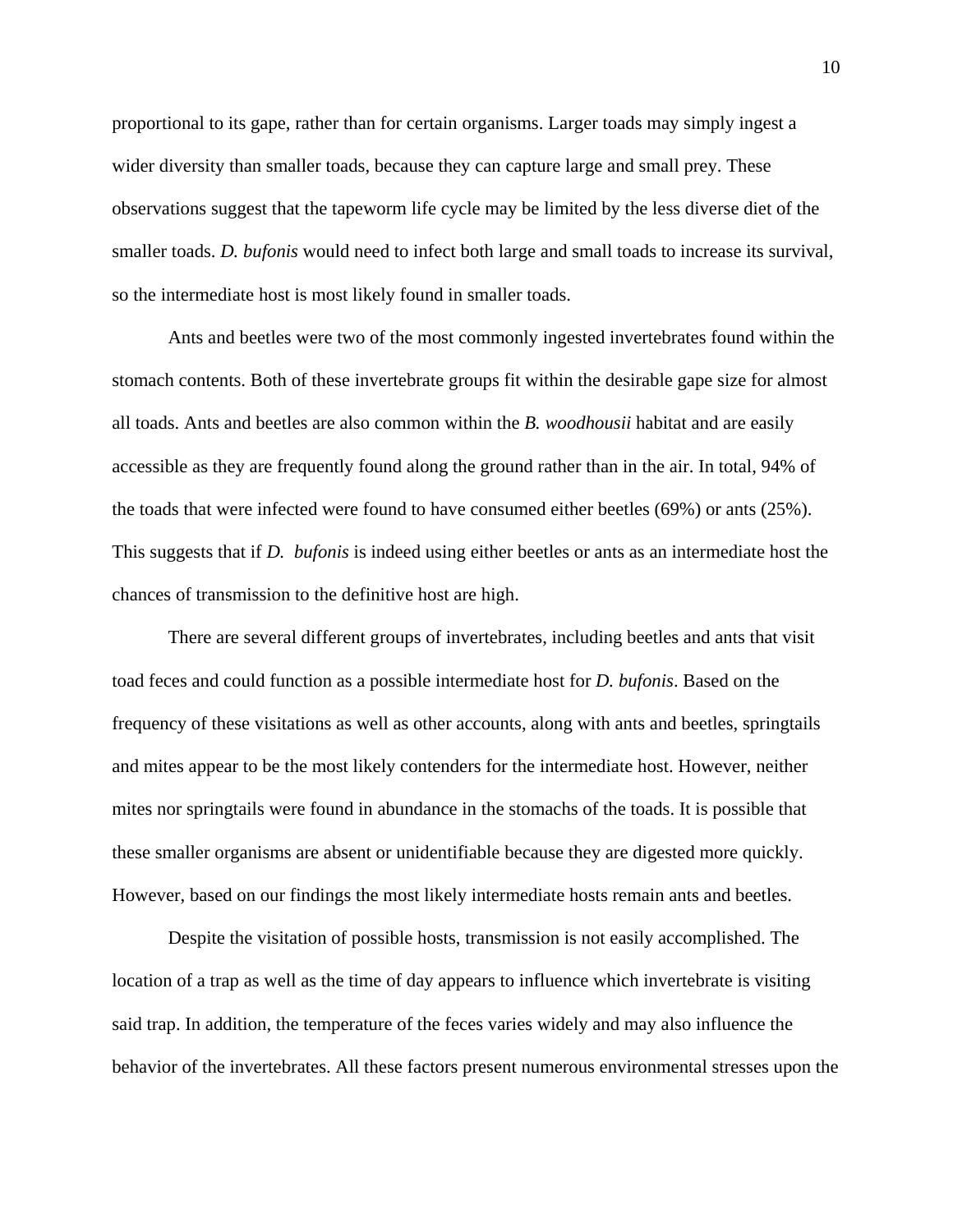proglottids, which may be influencing transmission. For example, it is possible that the proglottids must be transmitted while the feces are still fresh to prevent desiccation during the day and ensure survival.

 From statistical data gathered, there was no difference between the number of gravid proglottids eaten during the day versus the number of gravid proglottids eaten at night. This suggests that ants are just as likely to eat proglottids during the day as at night. This is also supported by the data from the fall traps that saw no difference in the number of ants visiting the feces during the day and night. Based on all of the data gathered in this experiment ants continue to be a likely intermediate host. However, further study must be conducted using a number of other invertebrate hosts, including beetles, as so little is known about this particular tapeworm and its life cycle.

#### **ACKNOWLEDGMENTS**

 The researchers would like to thank Rob Anderson and the Cedar Point Biological Station for the use of the lab and access to research material. We would especially like to express our appreciation to Dr. Matt Bolek for the research ideas and the constant enthusiasm that made our class exciting and unforgettable. We would also like to thank the toads for sacrificing their bodies for science and the Cedar Point lunch ladies for keeping us well nourished. JAM would like to thank Ben Powers and Kristin Brotan for the rides to the white gate and beach where many of our hypotheses and research methods were thought up and contemplated. We would like to acknowledge Ryan Murphy, the creator of Nip/Tuck, for providing us with motivation on Mondays and constant break entertainment. This research was supported by the hard earned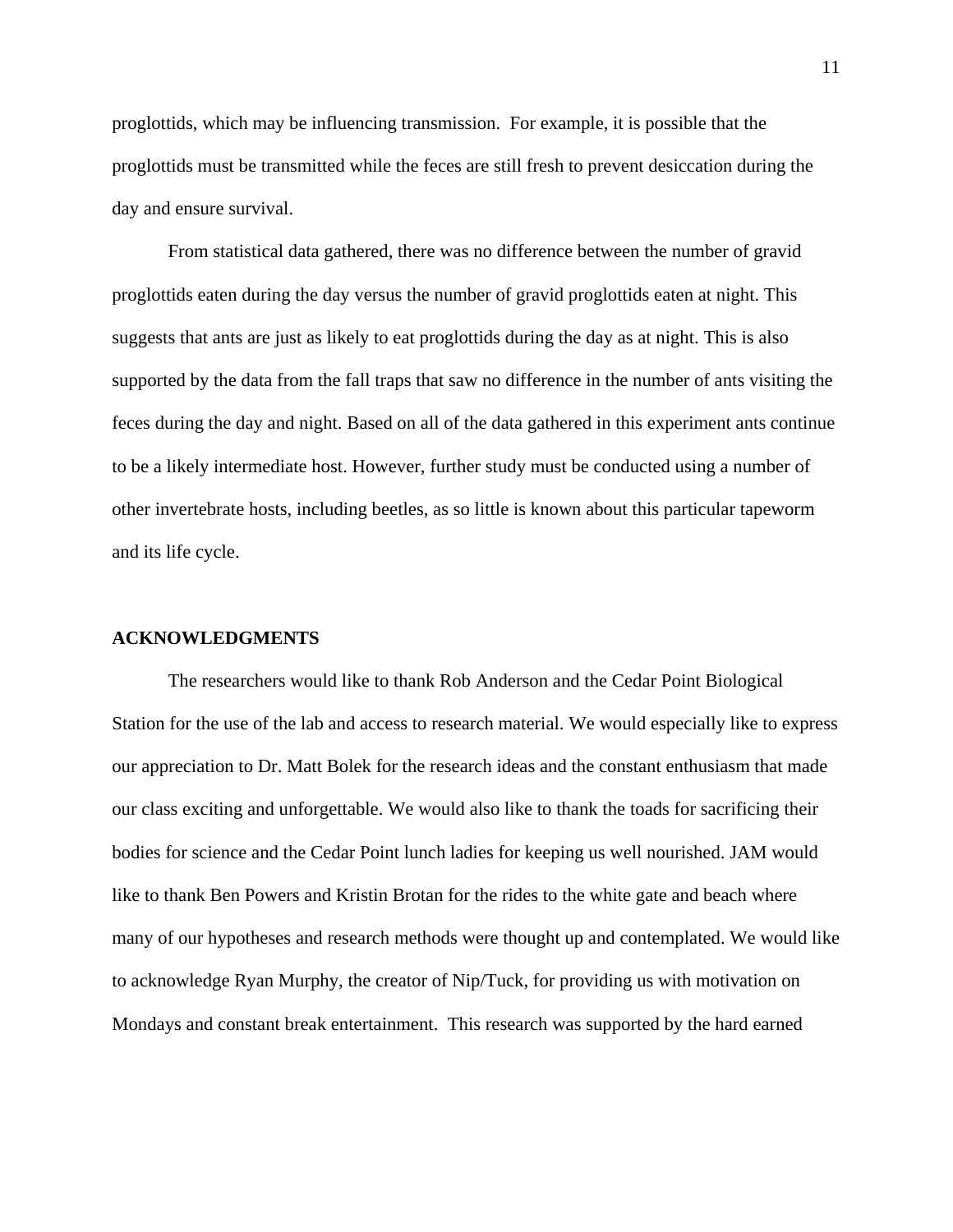money the students paid for tuition to the University of Nebraska Lincoln. A special thanks to Dr. John Janovy, Jr. for providing partial funding.

## **LITERATURE CITED**

- Beck, A and J. P. Ewert.1979. Prey selection by toads (*Bufo bufo* L.) in response to configurational stimuli moved in the visual field z,y-coordinates. Journal of Comparative Physiology A: Nueroethology, Sensory, Neural, and Behavioral Physiology **129**: 207-209.
- Evans, W. S., A. Wong, M. Hardy, R. W. Currie, and D. Vanderwel. 1998. Evidence that the factor used by the tapeworm, *Hymenholepis diminuta*, to direct the foraging of its intermediate host, *Tribolium confusum*, is a volatile attractant. Journal of Parasitology **84**: 1098-1101.
- Fritz, G. N. 1985. A consideration of alternative intermediate hosts for *Moniezia expansa* (Cestoda: Anoplocephalidae). Proceddings of the Helminthological Society of Washington **52**: 51-53.
- Hardin, E. L. and J. Janovy Jr. 1988. Population dynamics of *Distoichometra bufonis* (Cestoda: Nematotaeniidae) in *Bufo woodhousii*. Journal of Parasitology **74**: 360- 365.

Mackiewicz, J. S. 1988. Cestode transmission patterns. Journal of Parasitology **74**: 60-71.

- Norris, S. 2004. Common toad (*Bufo bufo*) prey catching behavior. Retrieved August 3, 2006, from http://instruct1.cit.cornell.edu/courses/bionb424/students/ssn3/behavior.html.
- Smirnova, L. V. and V. L. Kontrimavichus. 1977. Collembola--intermediate hosts of cestodes of Muridae in Chukotka. Dokl, Akad. Nauk. S. S. S. R. **236**: 771-772. (In Russian.)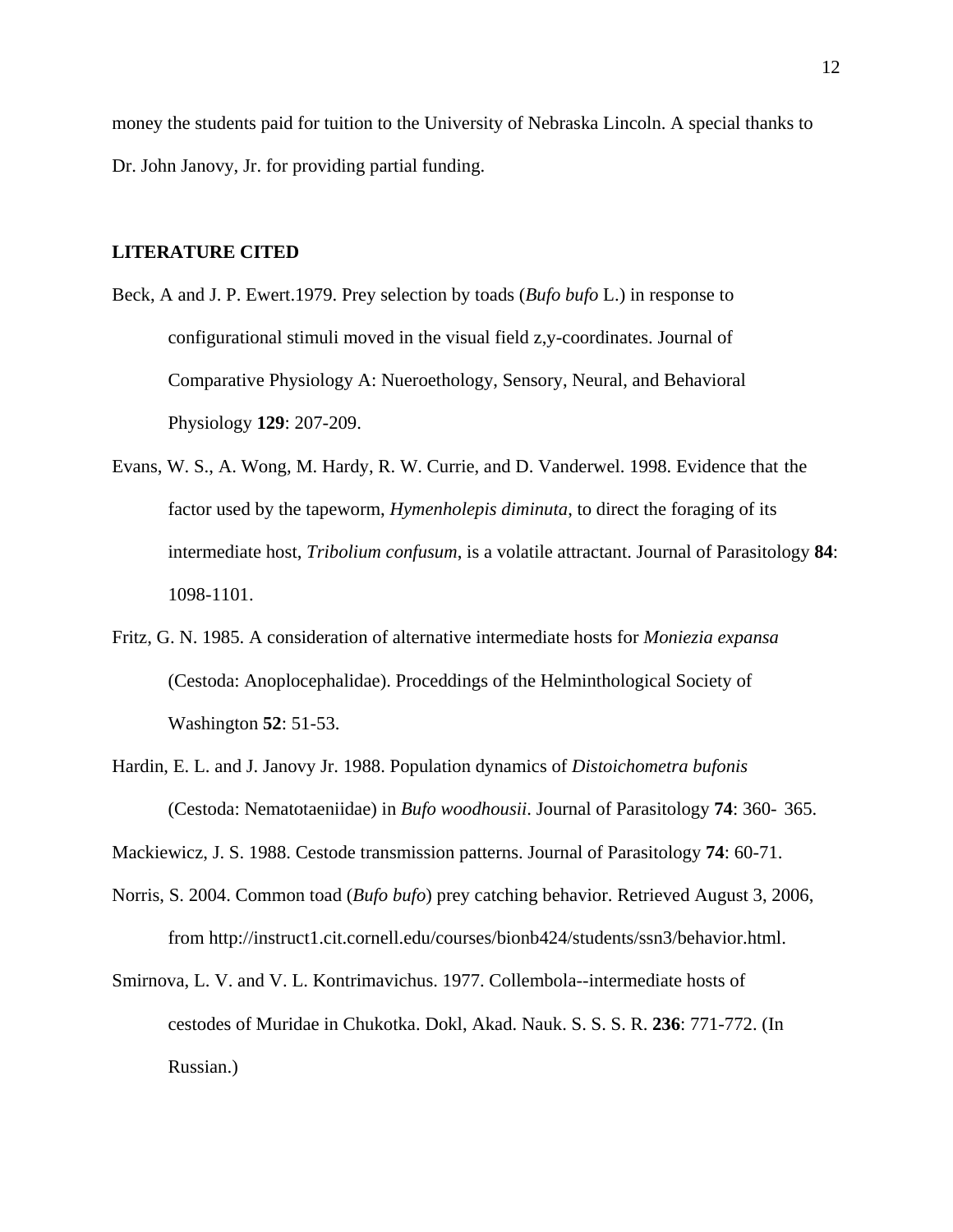|                       | <b>Male</b> | Female | 2nd yr. | 3rd yr. | <b>Total</b> |
|-----------------------|-------------|--------|---------|---------|--------------|
| <b>Prevalence</b>     | 0.25        | 0.44   | 0.24    | 0.83    | 0.3          |
| <b>Mean Abundance</b> | 1.05        | 2      | 0.98    | 4.17    | 1.32         |
| <b>Intensity</b>      | 4.2         | 4.57   | 4.08    | 5       | 4.35         |

Table I. Prevalence, mean abundance, and intensity of *Distoichometra bufonis* in *Bufo woodhousii.*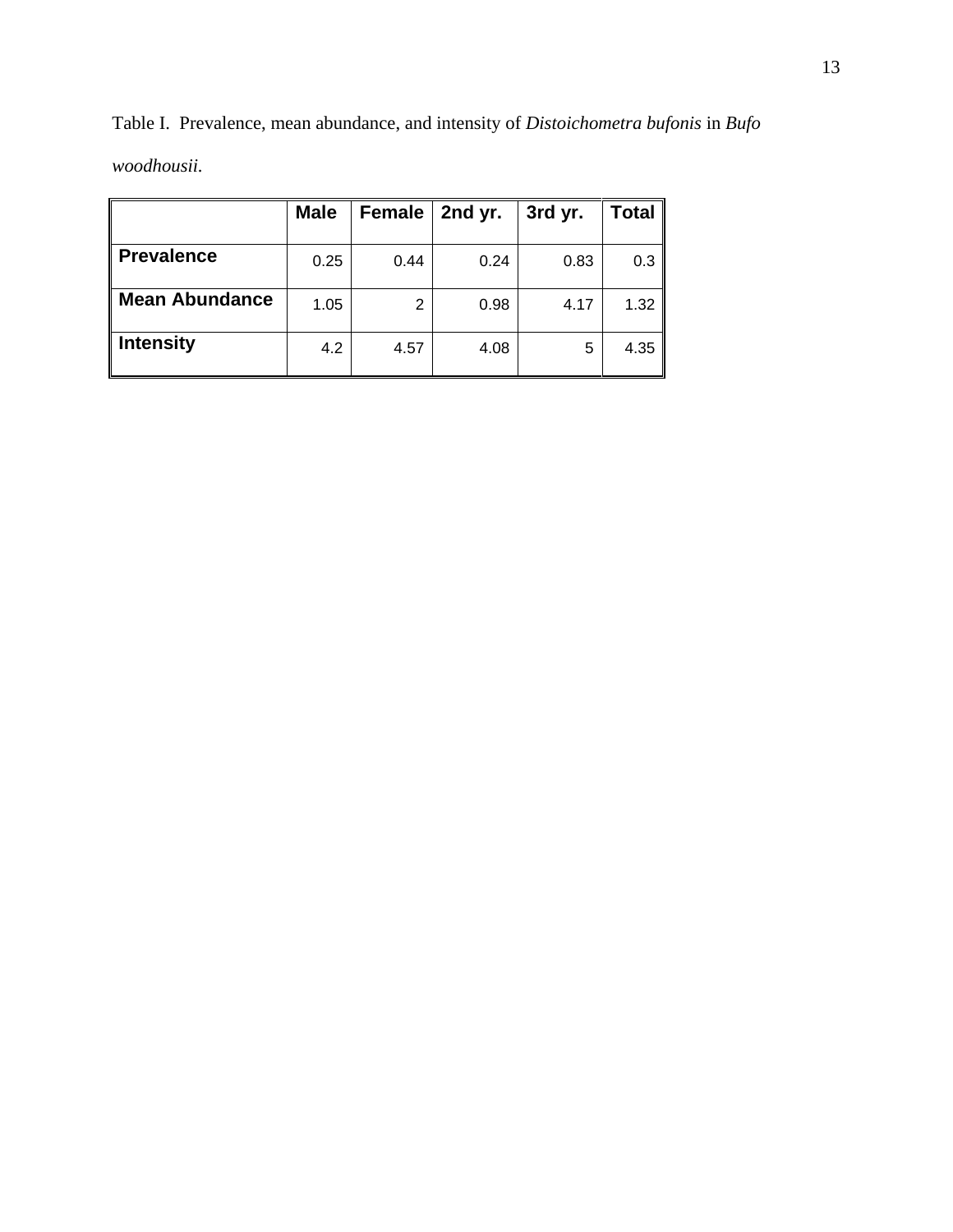| Ant Hill No. | <b>Day</b>   | <b>Night</b> |
|--------------|--------------|--------------|
|              | <b>Eaten</b> | <b>Eaten</b> |
| 1            | Yes          | <b>No</b>    |
| 1-honey      | Yes          | <b>No</b>    |
| $\mathbf 2$  | Yes          | Yes          |
| 2-honey      | No           | Yes          |
| 3            | <b>No</b>    | <b>No</b>    |
| 3-honey      | <b>No</b>    | No           |
| 4            | Yes          | <b>No</b>    |
| 4-honey      | Yes          | Yes          |
| 5            | Yes          | Yes          |
| 5-honey      | Yes          | Yes          |
| 6            | Yes          | <b>No</b>    |
| 6-honey      | <b>No</b>    | <b>No</b>    |
| 7            | Yes          | No           |
| 7-honey      | Yes          | Lost         |
| 8            | Yes          | Yes          |
| 8-honey      | No           | No           |
| 9            | Yes          | Yes          |
| 9-honey      | Yes          | Lost         |

Table II. Results from feeding trials with gravid proglottids placed near the entrance of ant hills.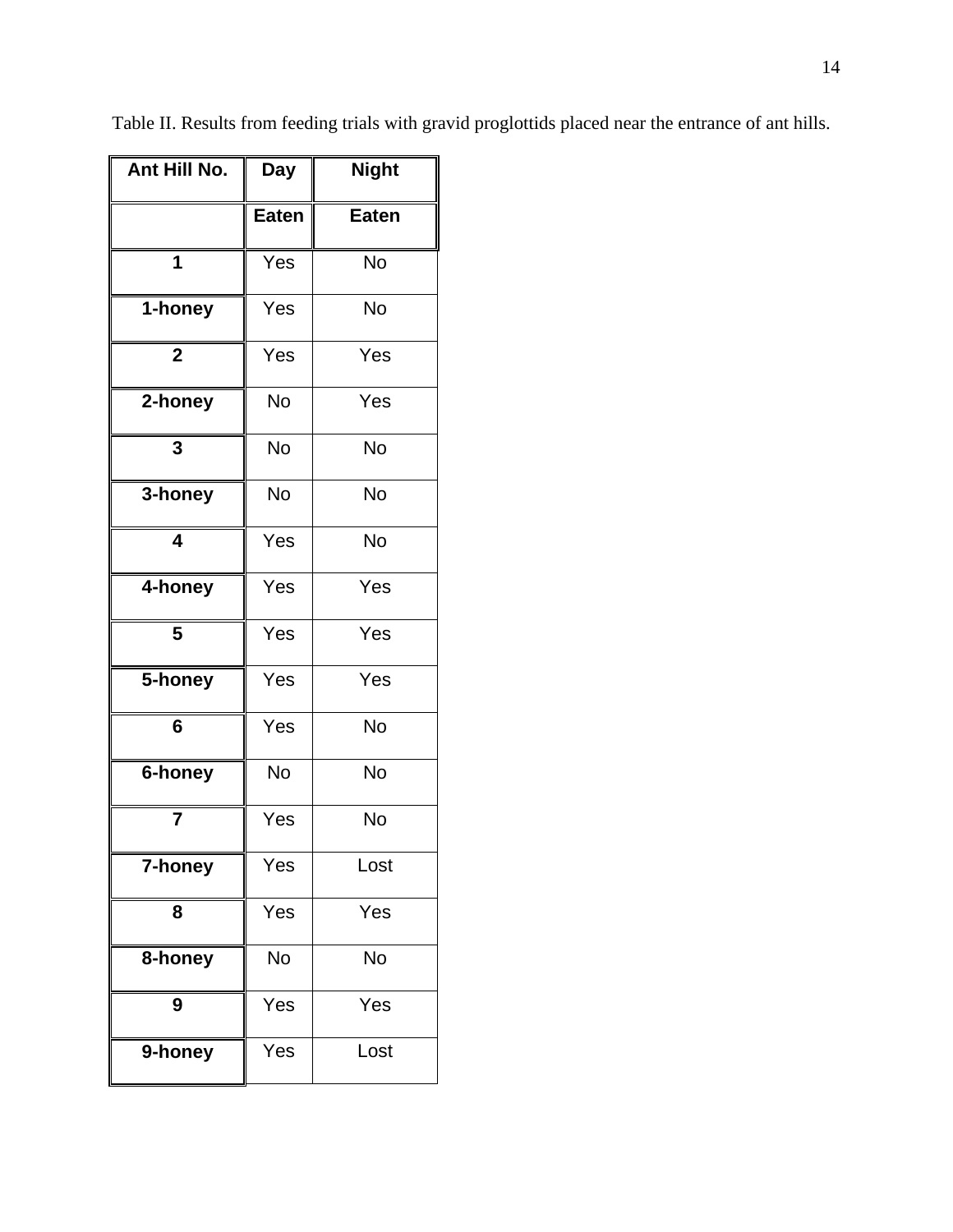## **FIGURE LEGENDS**

FIGURE 1. a. The correlation between snout-vent length versus abundance of each sex of *B. woodhousii*. b. Linear regression results including  $r^2$  and slope.

FIGURE 2. A positive correlation of snout-vent length with gape width.

FIGURE 3. Prevalence of *D. bufonis* in *B. woodhousii* separated into sizes of 10mm increments.

FIGURE 4. Size distribution of sampled *B. woodhousii* divided 10mm size increment.

FIGURE 5. Distribution of stomach contents as a percent of the total organisms recovered from diurnal toads.

FIGURE 6. Distribution of stomach contents as a percent of the total organisms recovered from nocturnal toads.

FIGURE 7. Comparison of the percentage of invertebrates present in the stomach for diurnal and nocturnal toads.

FIGURE 8. Toad size class versus prey size for total number of toads collected, showing a strong correlation (.95) between toad size and prey size.

FIGURE 9. Toad size class versus prey size for toads collected during the day showing a slight correlation (.56) between toad size and prey size.

FIGURE 10. Toad size class versus prey size for toads collected at night showing a strong correlation (.89) between toad and prey sizes.

FIGURE 11. The total number of invertebrates found in the all of the fall traps. Invertebrates were collected over a three day period and classified into large groups for identification purposes.

FIGURE 12. Prevalence of invertebrates found in the small experimental and control fall traps, showing that there was no difference between the traps with or without feces.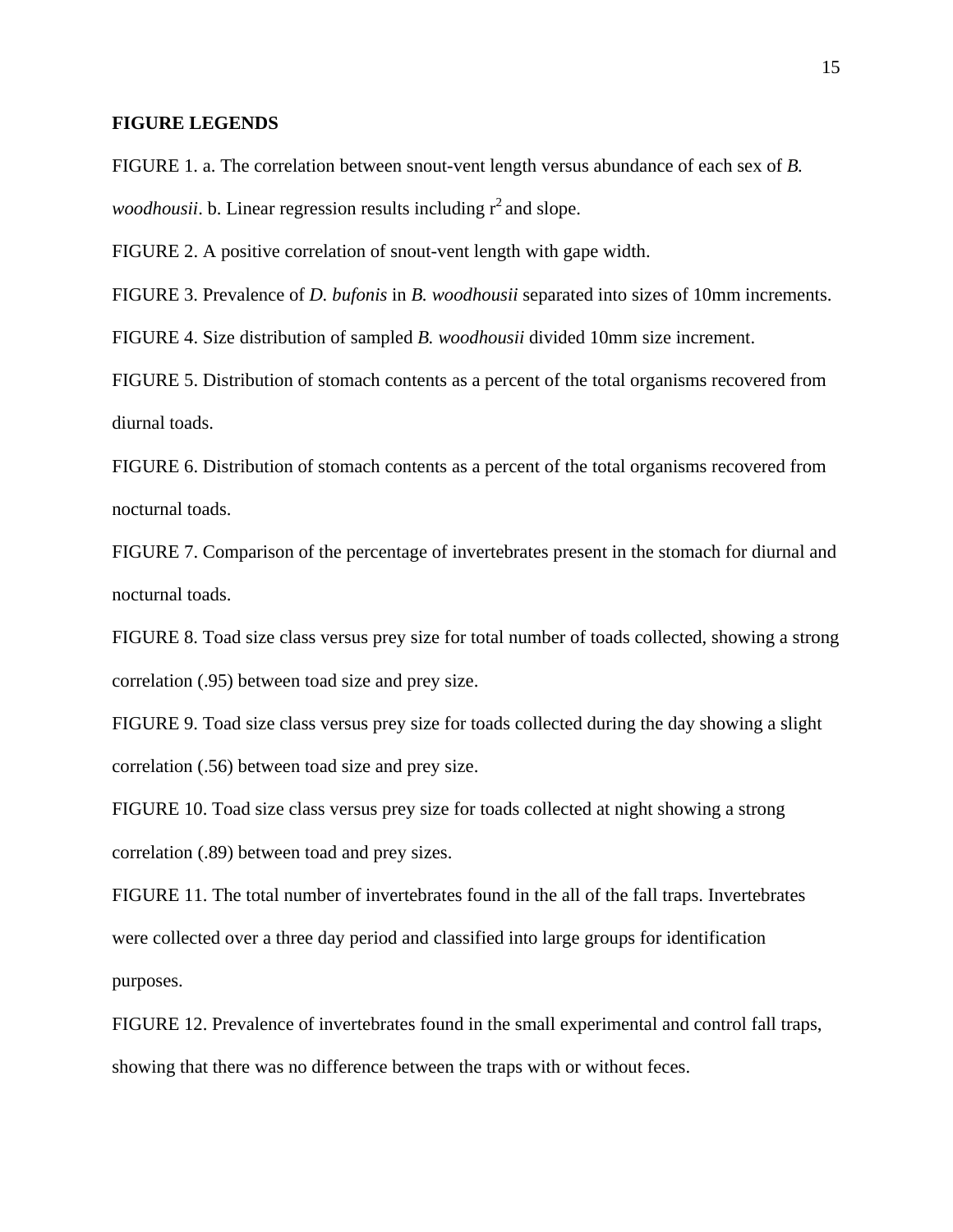FIGURE 13. Prevalence of invertebrates found in small fall traps with and without screens.

There was no difference for any of the invertebrates found, showing that the presence of a screen to hold the feces does not prevent visitation or trapping.

FIGURE 14. Comparison of invertebrates found in traps during the day and night. There was a difference between beetle ( $\chi^2$  = 5.42), mite ( $\chi^2$  = 27.83), and springtail ( $\chi^2$  = 29.75) visitation. FIGURE 15. Comparison between the large trap with tapeworms and the large trap with feces. Ants ( $\chi^2$  = 43.30), mites ( $\chi^2$  = 28.05), and springtails ( $\chi^2$  = 93.81) all showed a difference in their prevalence in the traps.

FIGURE 16. Comparison between large traps with feces wrapped in tapeworms and feces alone. Ants alone showed a differential preference for feces alone( $\chi^2$  = 6.24).

FIGURE 17. Average temperature fluctuation for feces surface temperature over a 12 hour period (6:00am-6:00pm). Highest temperatures were reached around 3:00pm and lowest temperatures around 6:00am.

FIGURE 18. Comparison of the average surface temperature of feces found on grass and sand. Temperatures were taken over the same 12 hour period.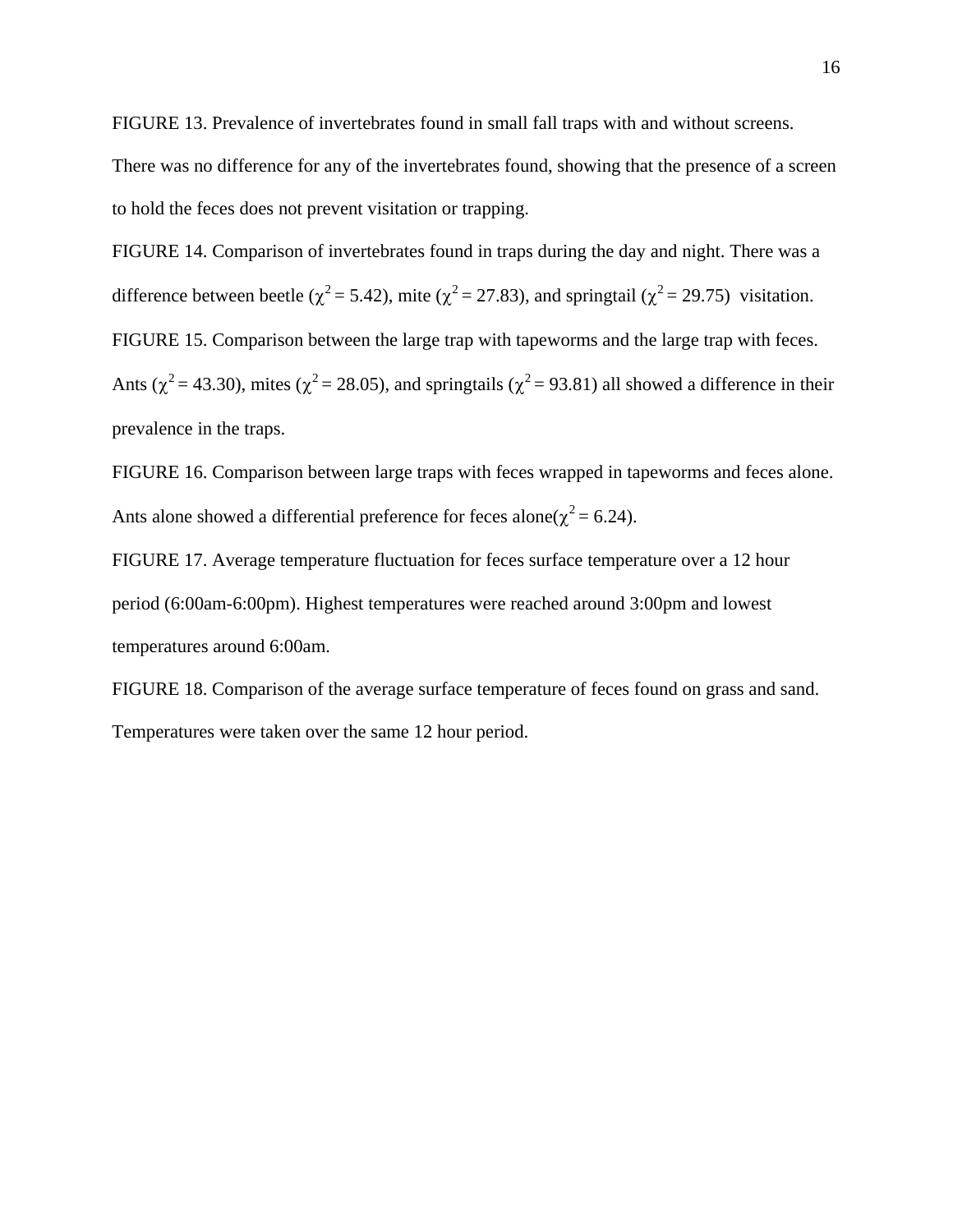

|        | Slope  | y-intercept |        |
|--------|--------|-------------|--------|
| Male   | 0.1108 | $-3.8045$   | 0.3301 |
| Female | 0.1208 | -3.7026     | 0.1731 |

b.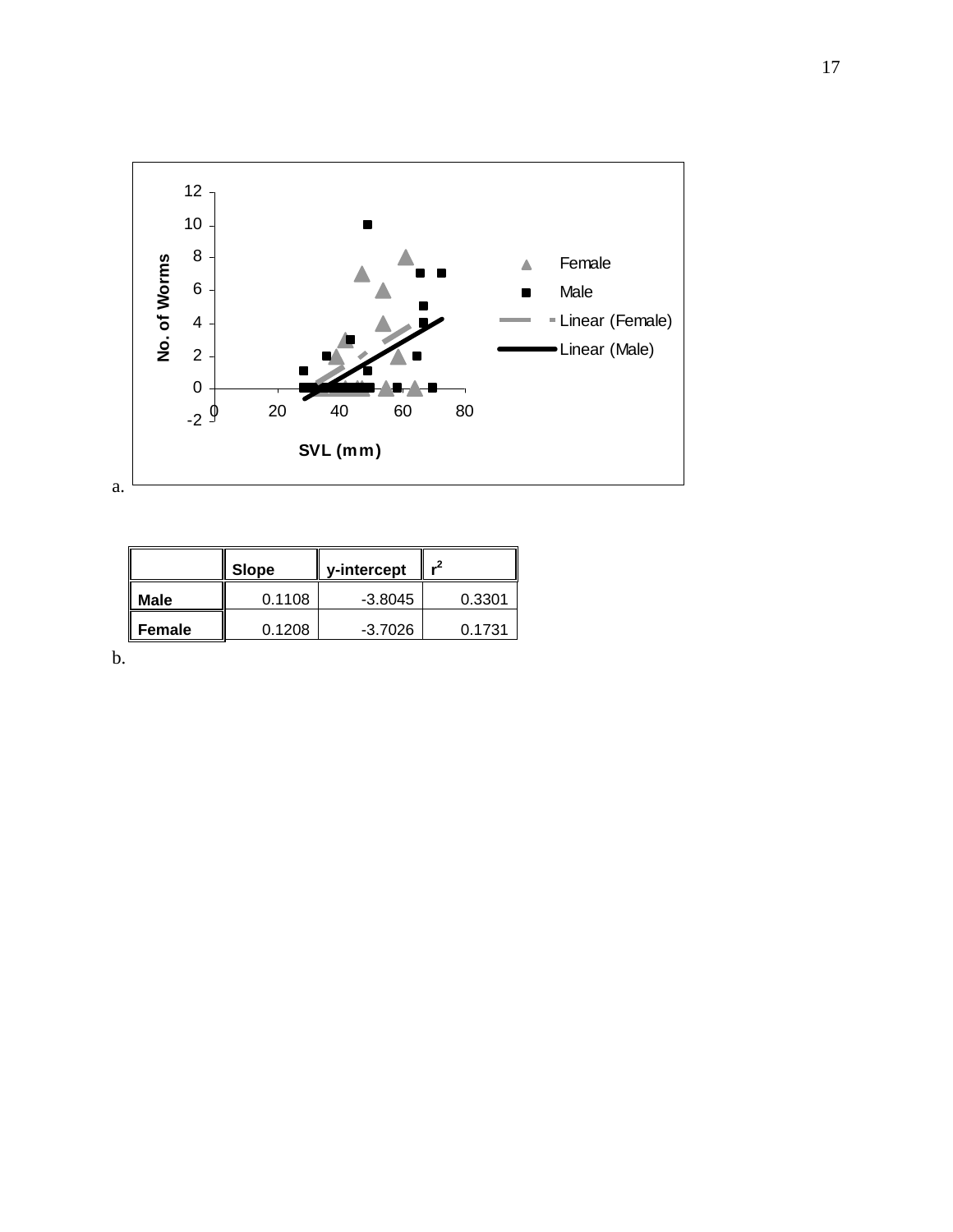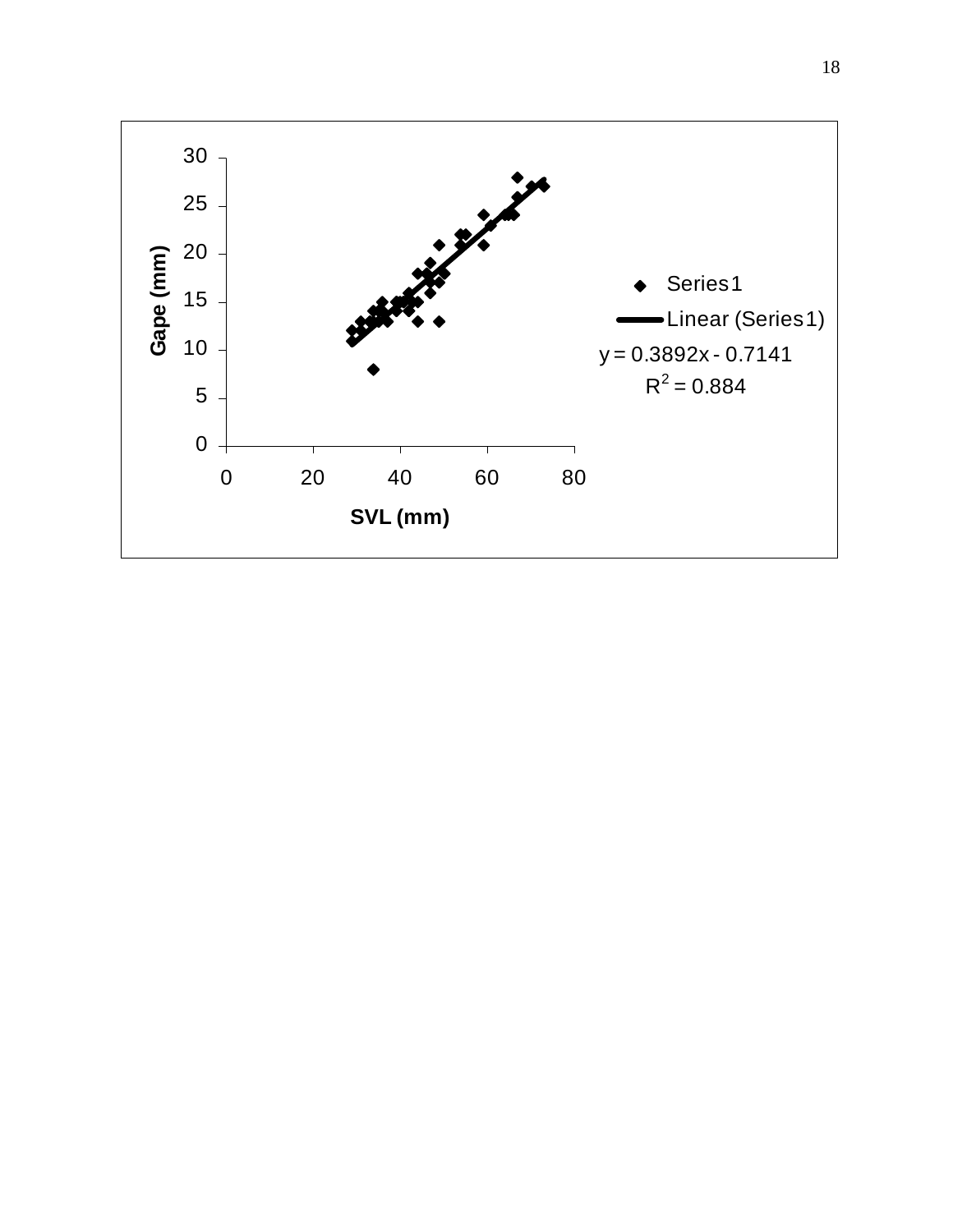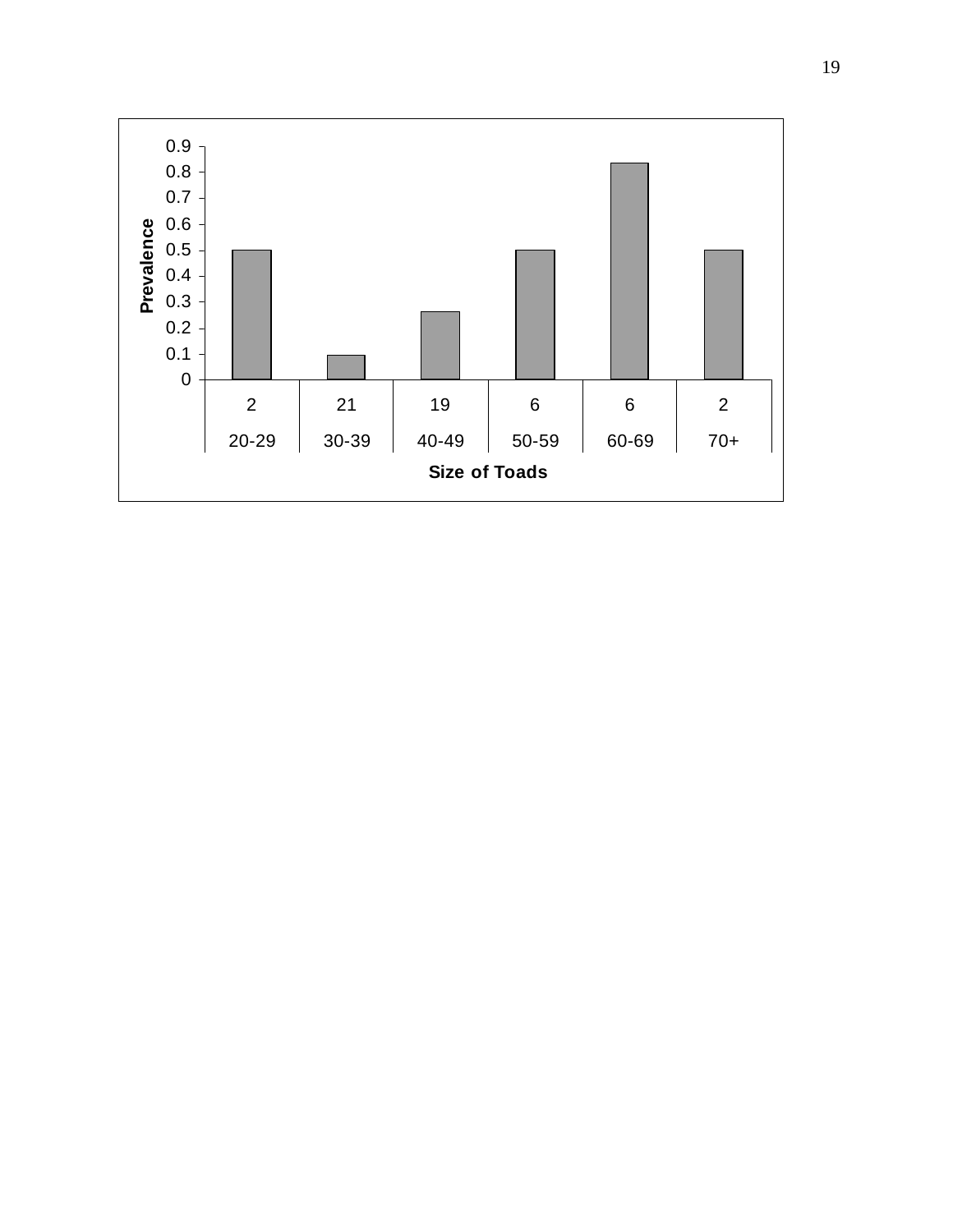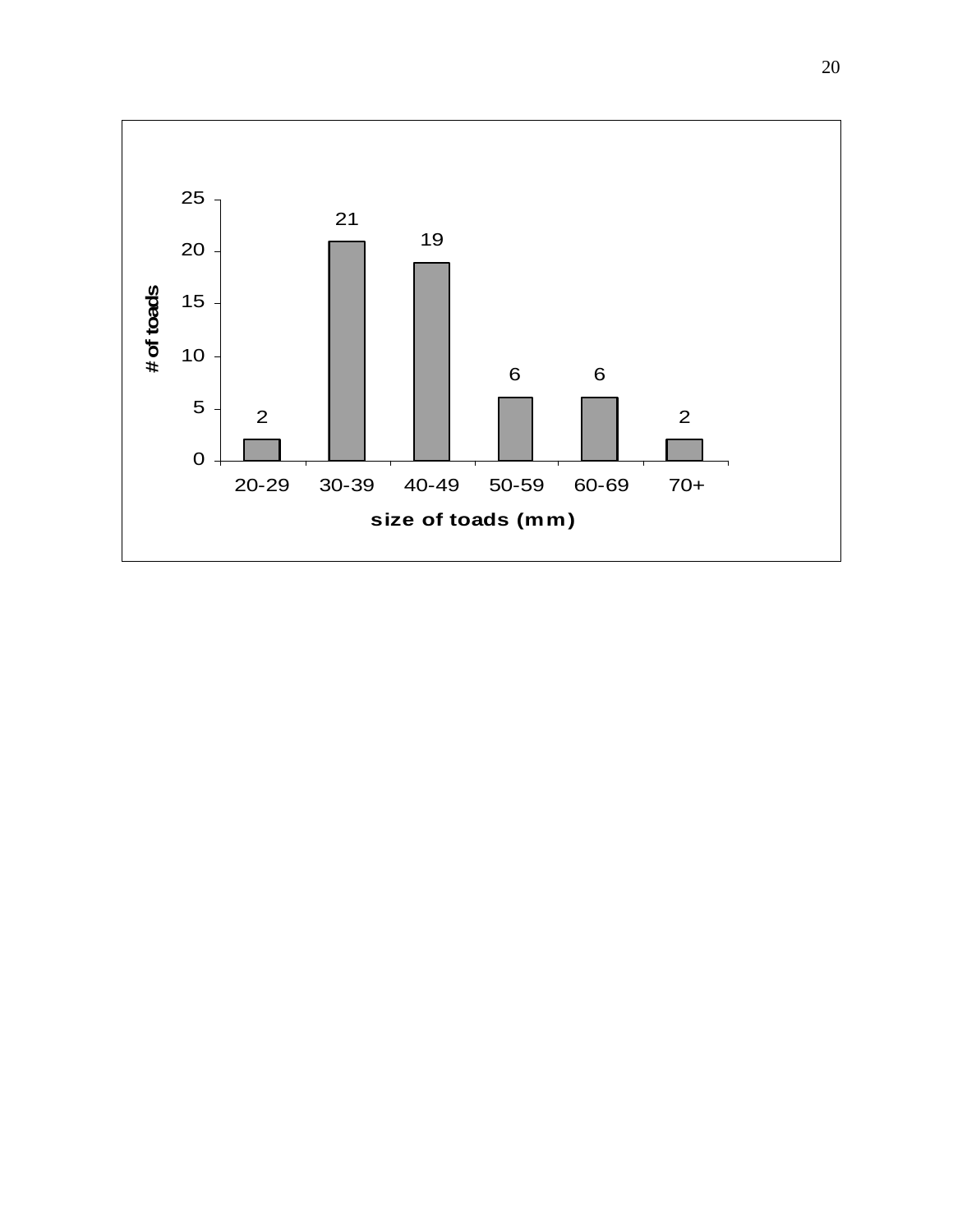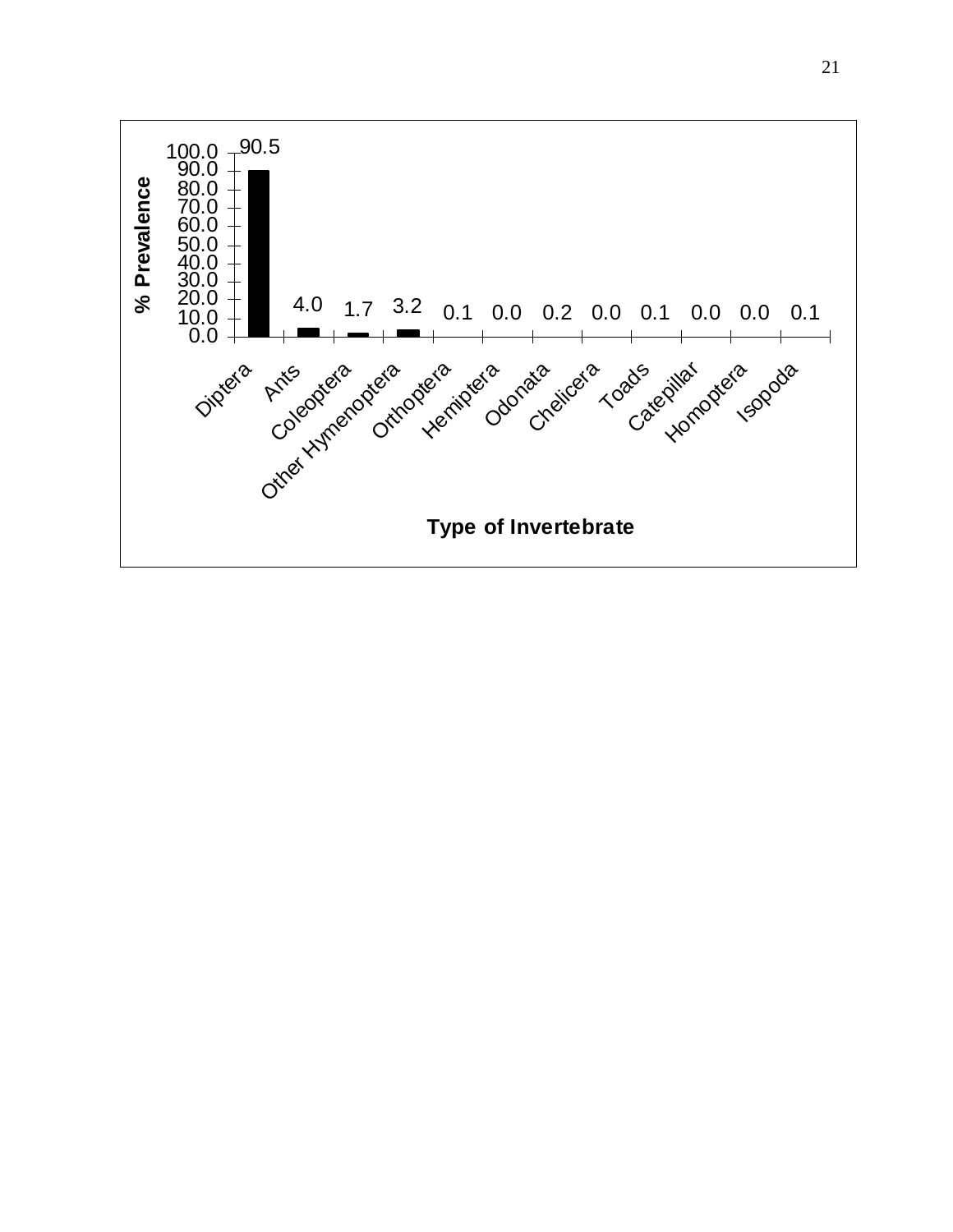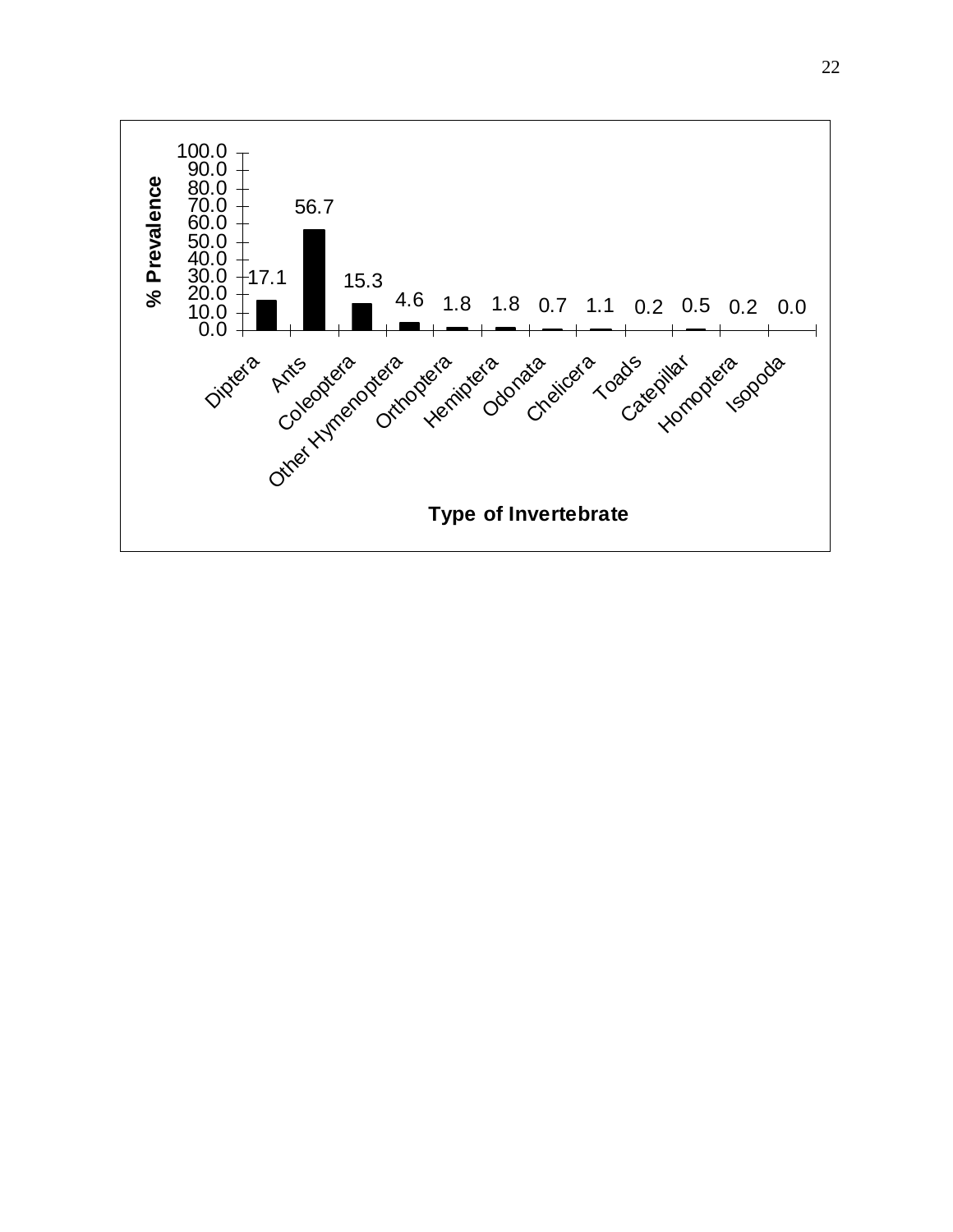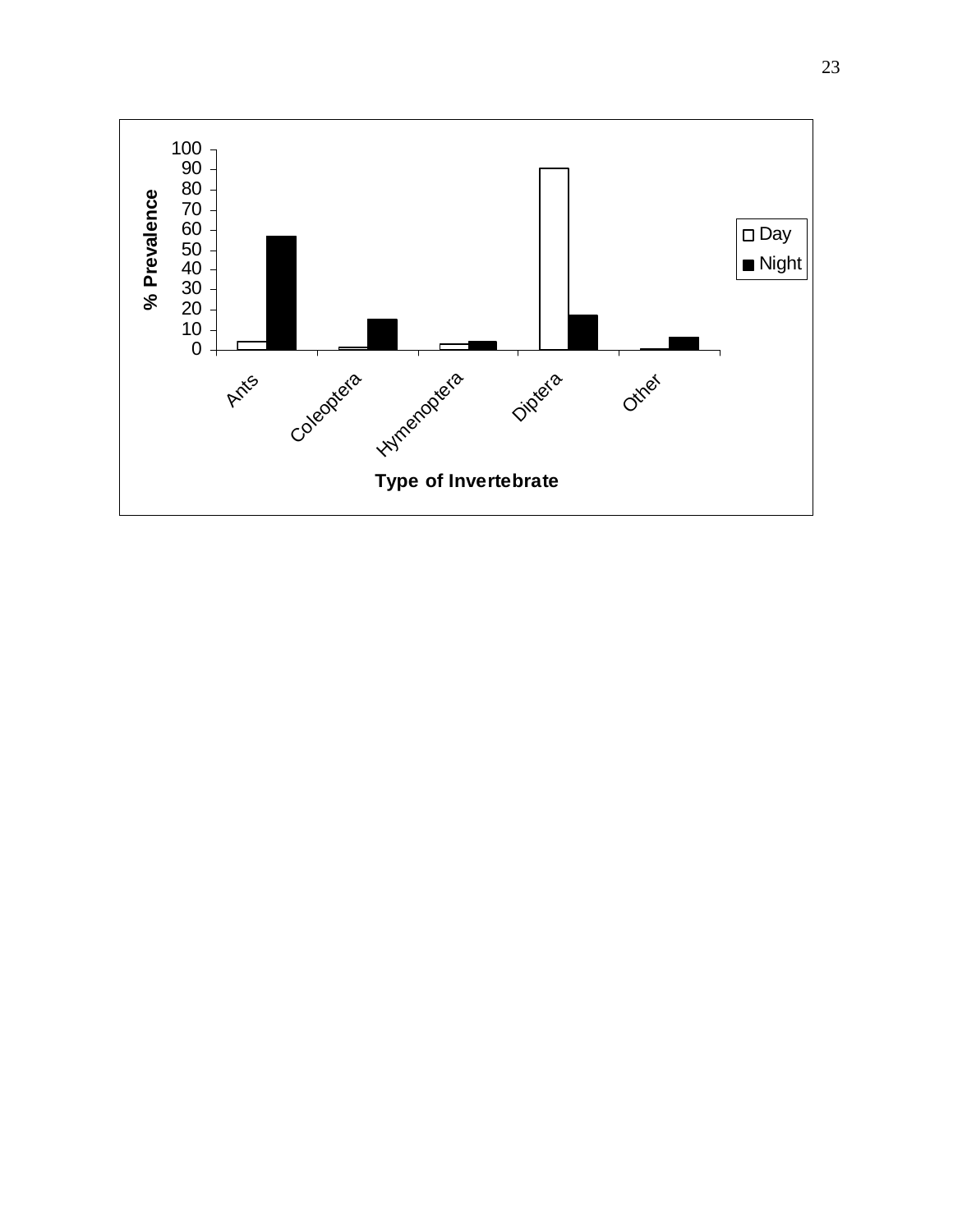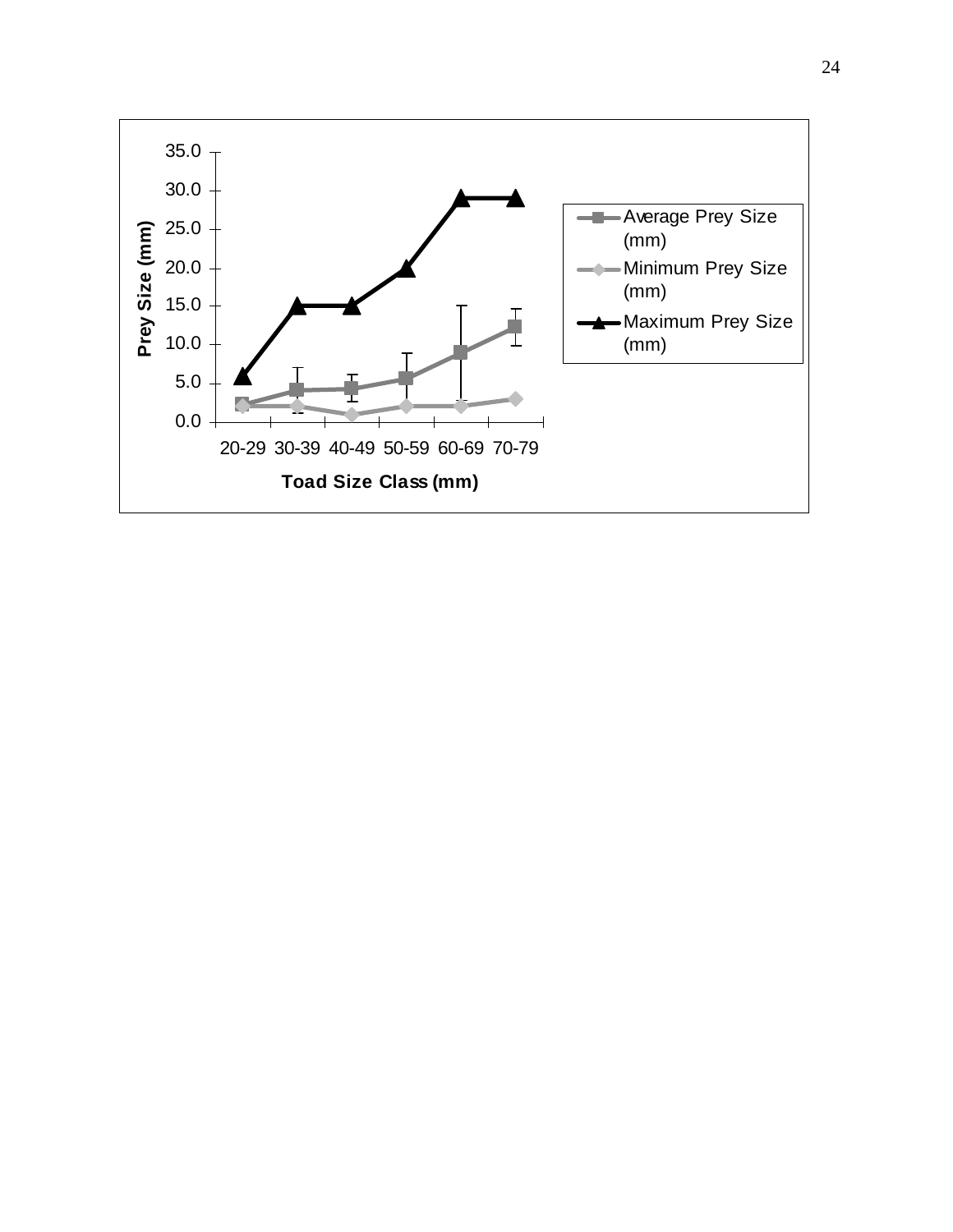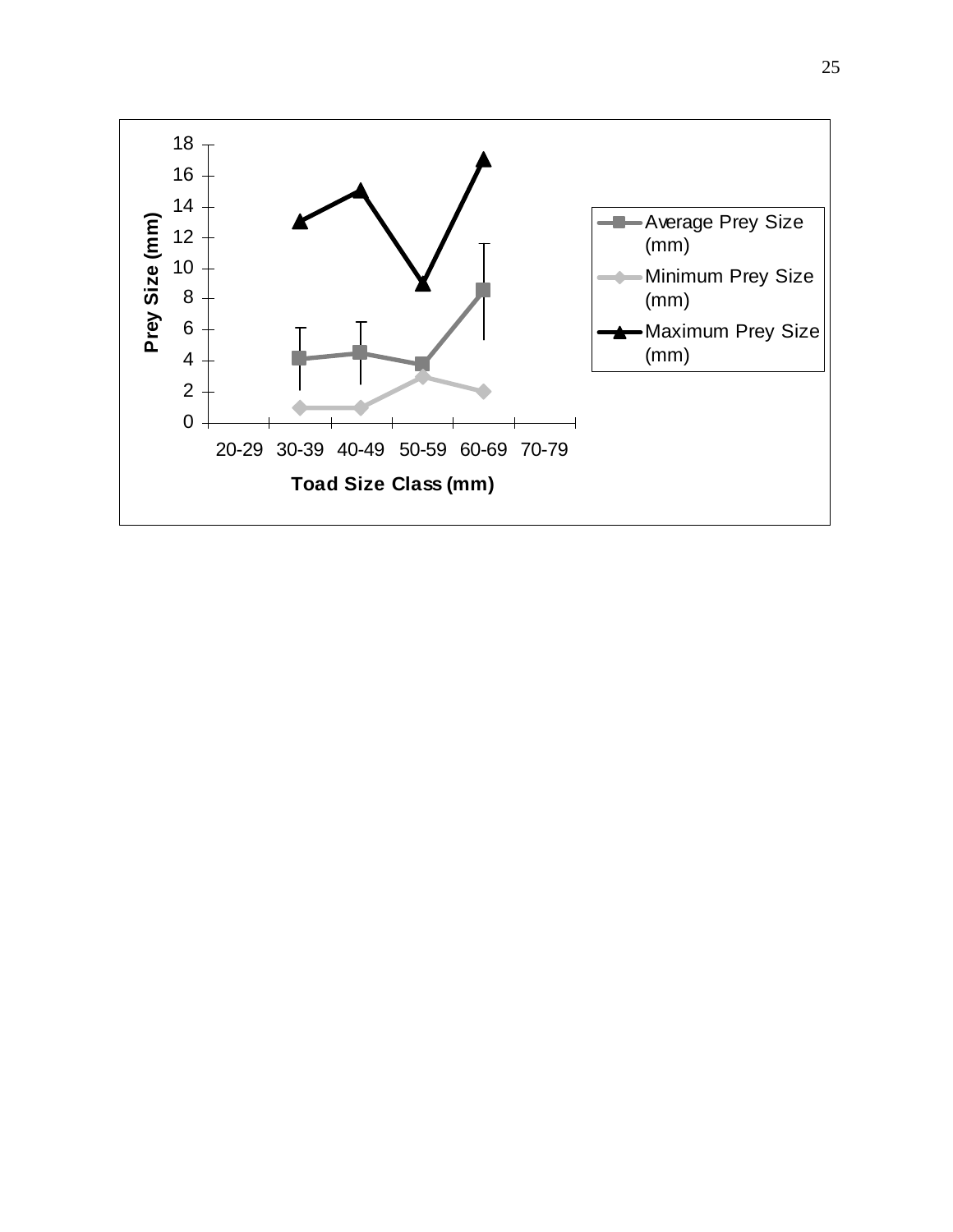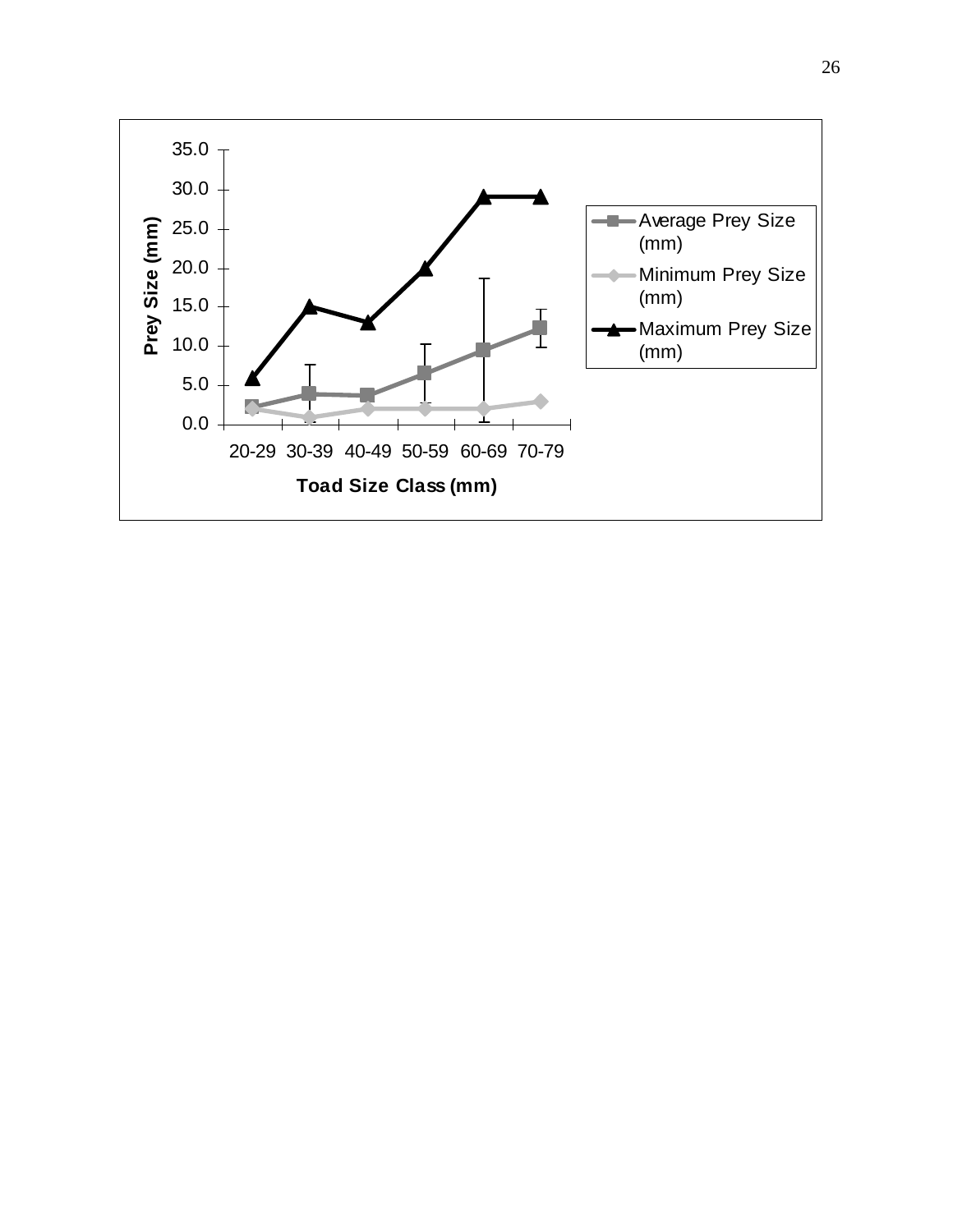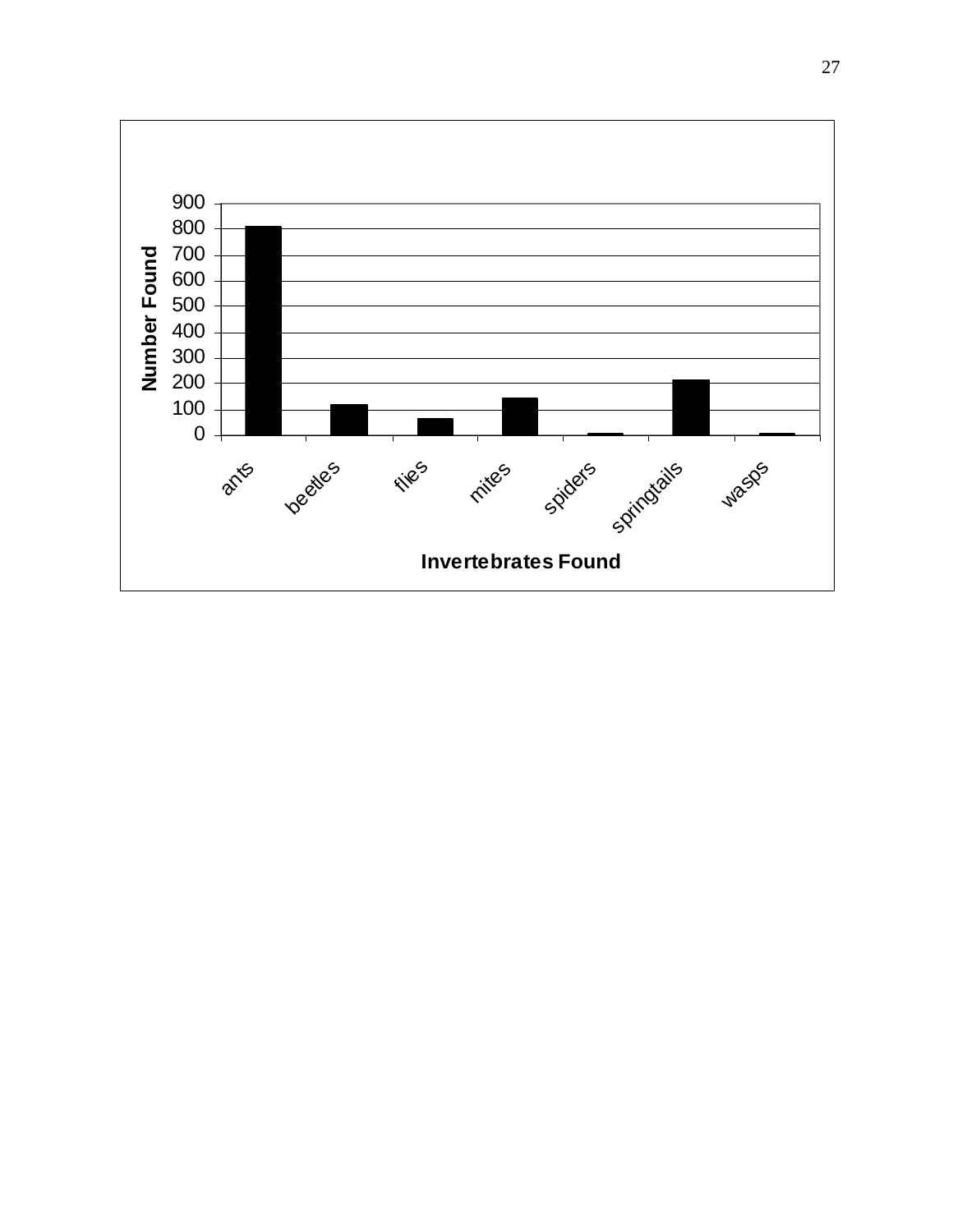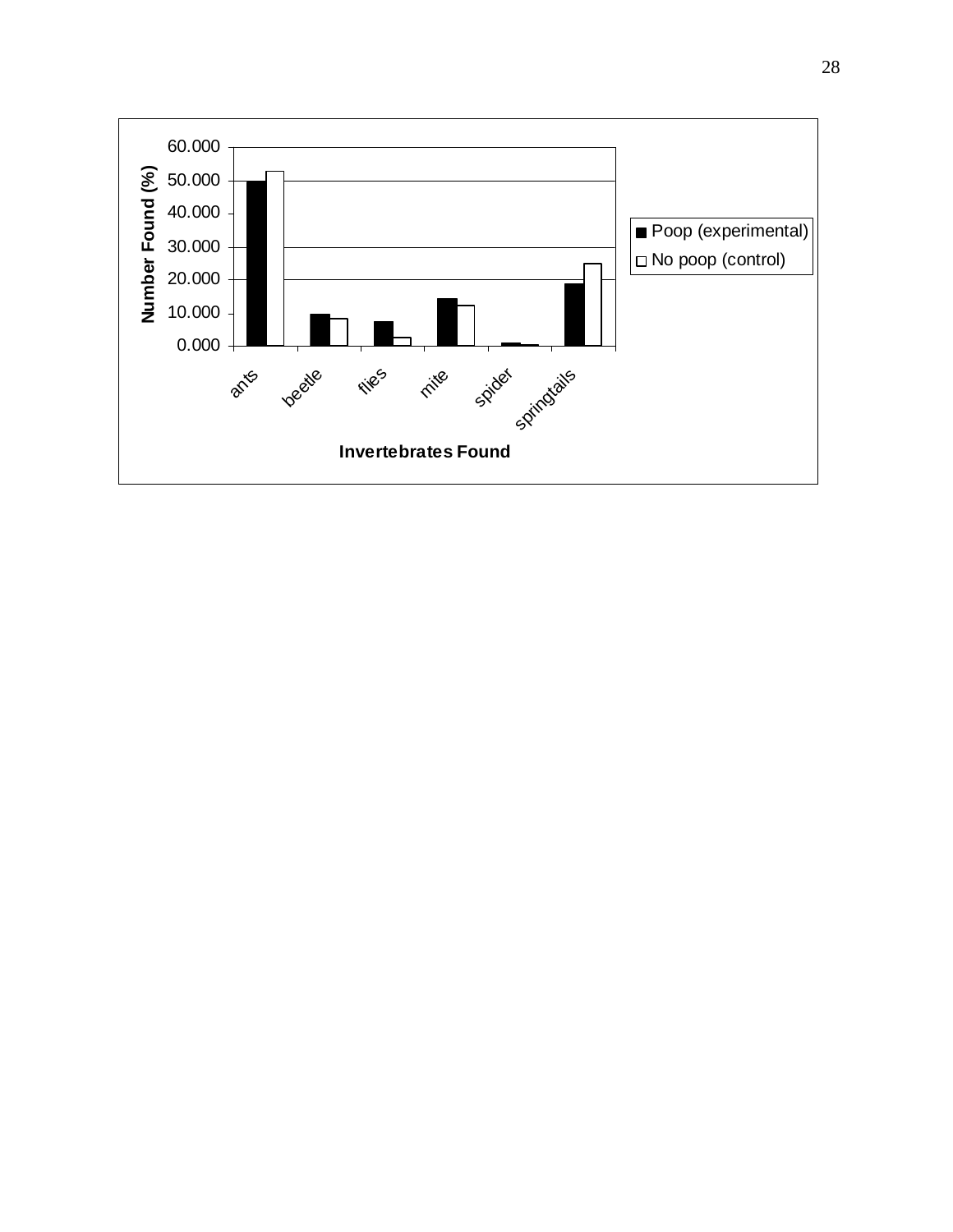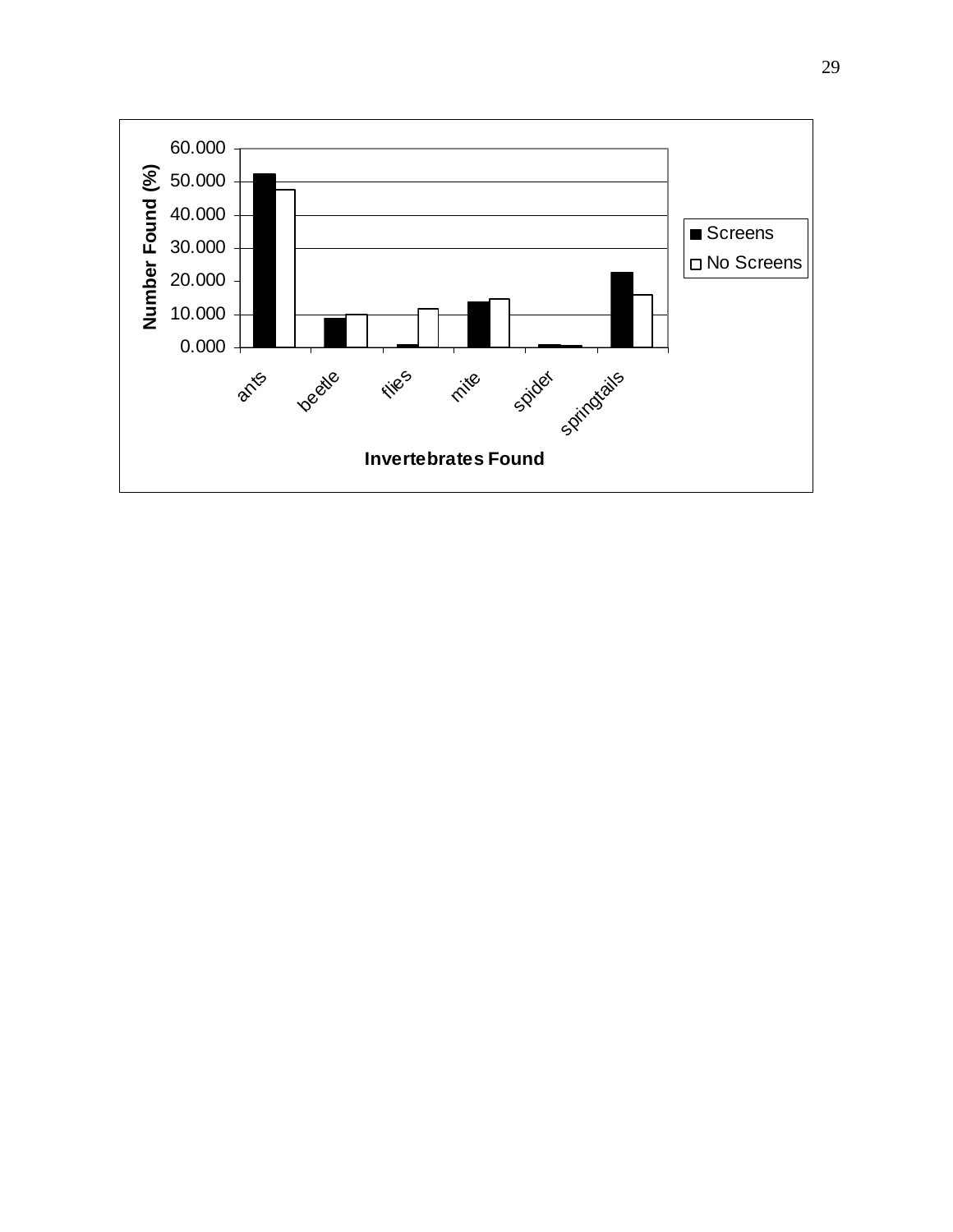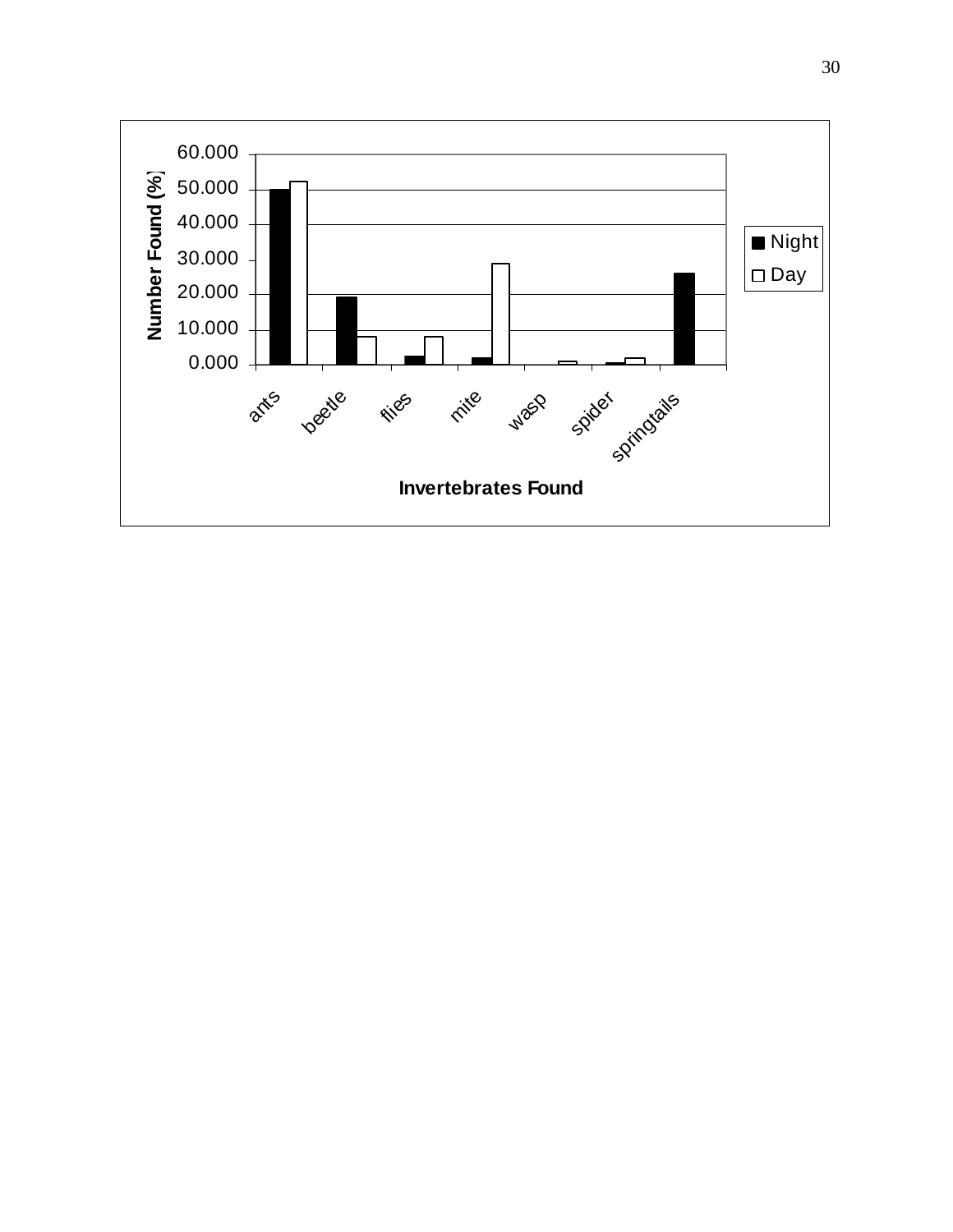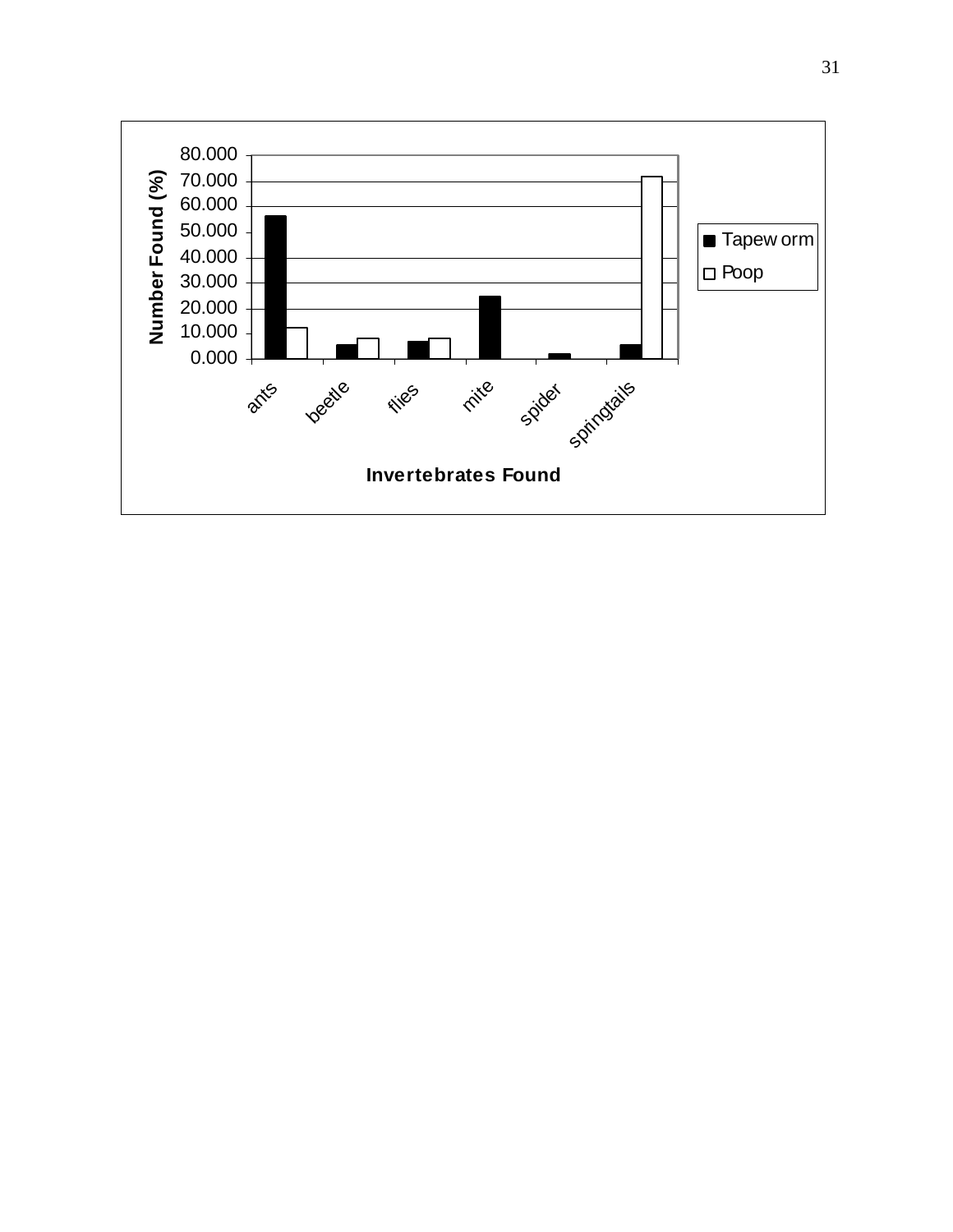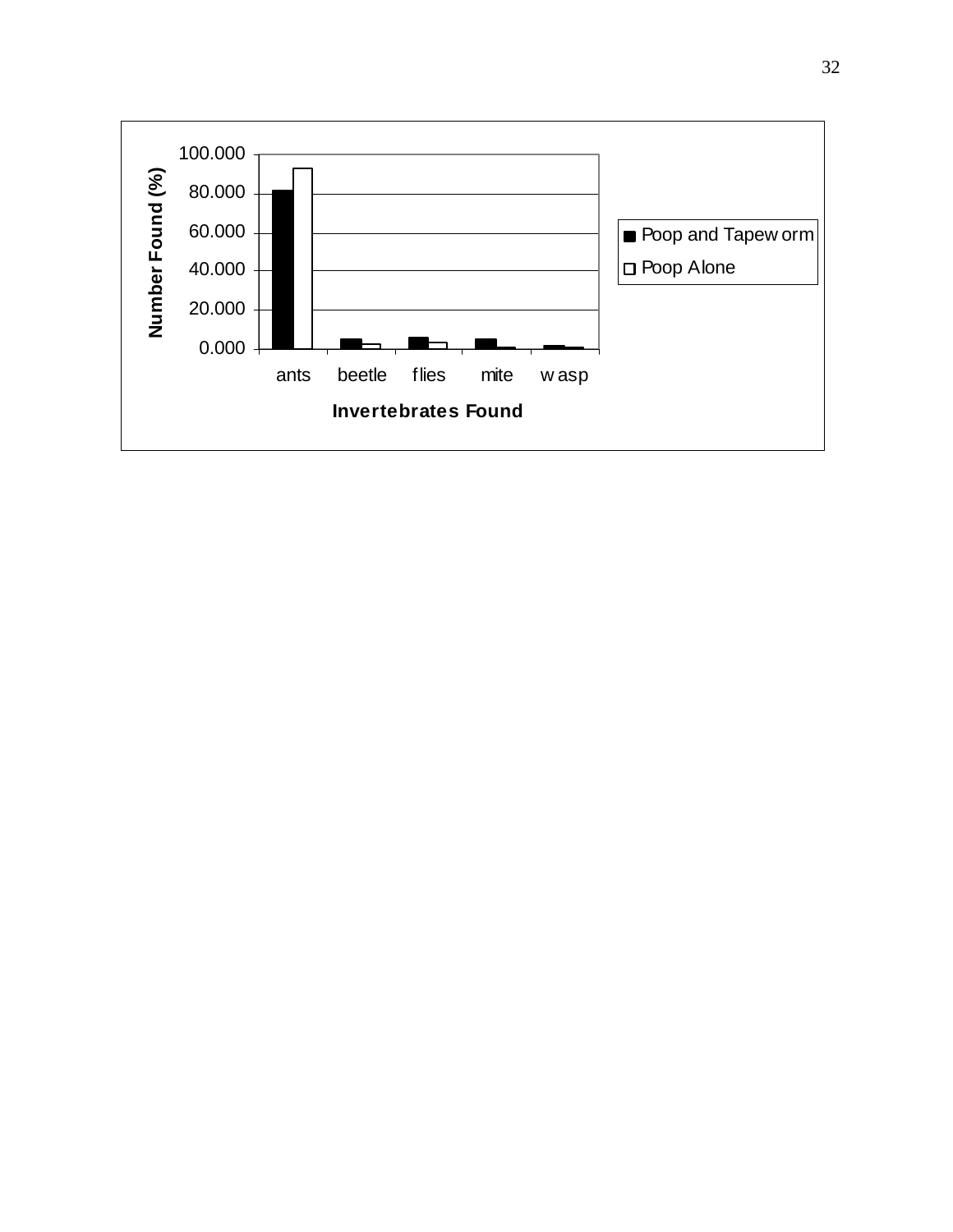